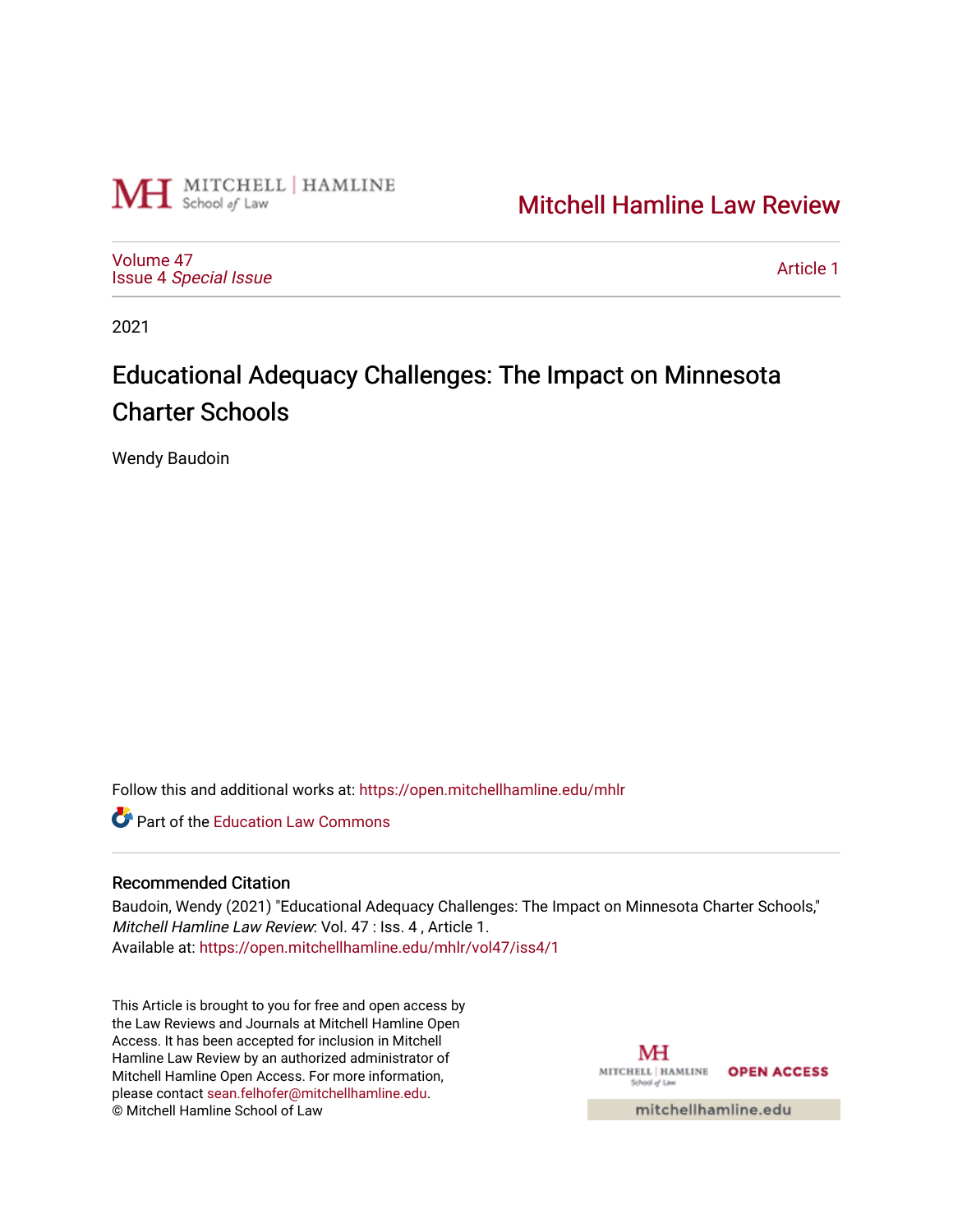# EDUCATIONAL ADEQUACY CHALLENGES: THE IMPACT ON MINNESOTA CHARTER SCHOOLS

Wendy Baudoin

# INTRODUCTION

<span id="page-1-0"></span>Years after the civil rights movement, educational challenges in public schools have continued to plague classrooms and fill courtrooms. During the 1970s, litigation examined the equitability of financing in public education systems.<sup>[1](#page-1-1)</sup> Equity challenges later progressed into challenging

<span id="page-1-1"></span><sup>&</sup>lt;sup>1</sup> Michael A. Rebell, *Educational Adequacy, Democracy, and the Courts*, *in* ACHIEVING HIGH EDUCATIONAL STANDARDS FOR ALL: CONFERENCE SUMMARY 218, 226 (Nat'l Acad. Press, 2002), https://www.nap.edu/read/10256/chapter/13.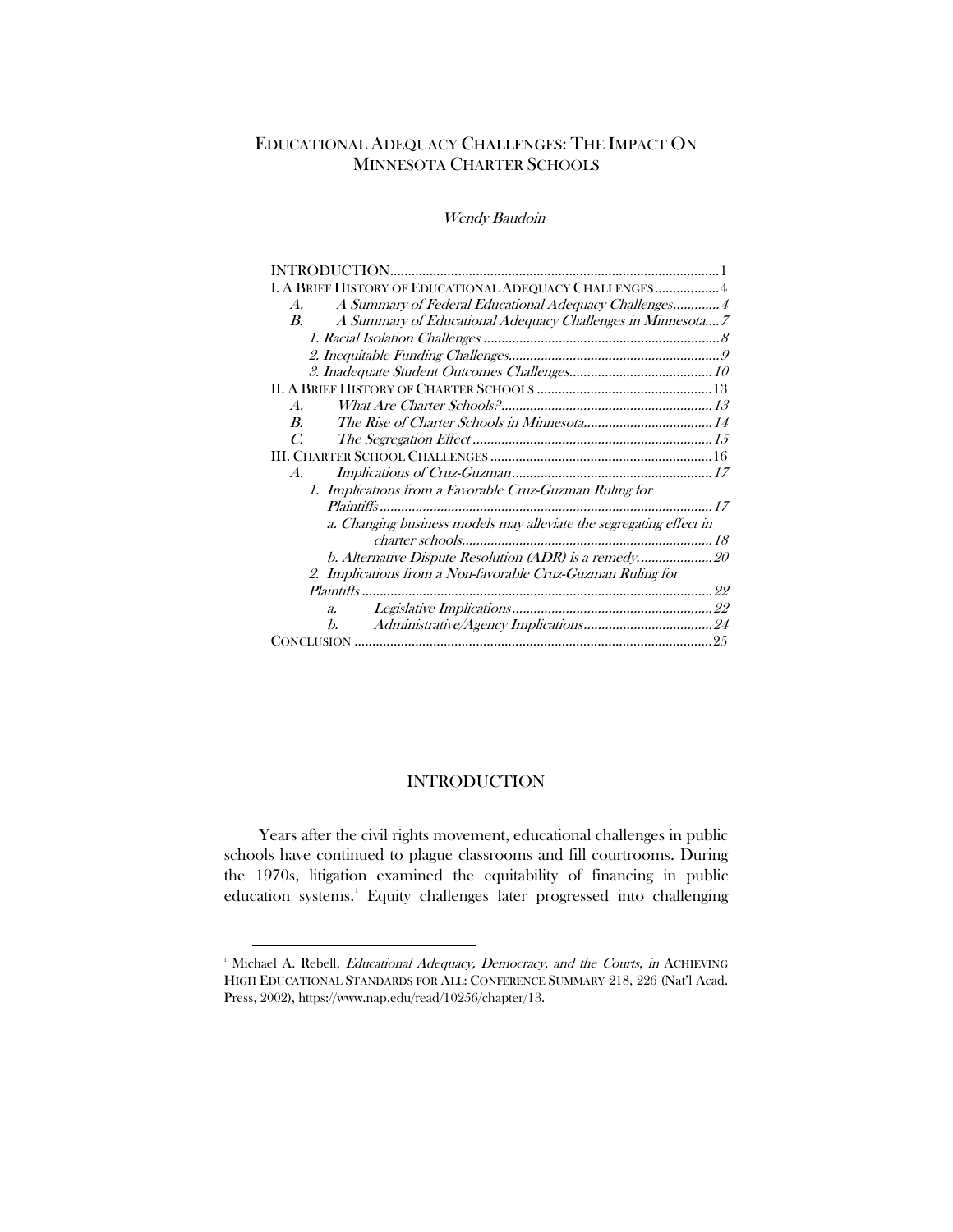academics, resources, and opportunities.<sup>[2](#page-2-0)</sup> By 1989, the Kentucky Supreme Court found that the Kentucky public education system failed to provide its students with an "adequate education." [3](#page-2-1) In the years that followed, an "adequacy movement" across the nation began—its purpose was to address whether state constitutions were providing students with the opportunity to "achieve certain desired educational outcomes." [4](#page-2-2) These challenges have collectively been referred to as "educational adequacy." [5](#page-2-3)

As challenges to finances and school resources have evolved, one emerging factor has been adequacy in segregated environments. After the civil rights movement, racial segregation in public schools initially improved but has since continued to increase. [6](#page-2-4) Desegregation orders from federal courts were initially prevalent, but their use has since been reduced. [7](#page-2-5) Desegregation orders also varied but included the racial integration of students in educational environments and addressed local policies and practices. [8](#page-2-6) For years, states and local districts have struggled to find racial balance within the public education system.<sup>[9](#page-2-7)</sup> Some Supreme Court decisions have left states to deal with segregation issues that could not be remedied through purposeful racial balance or quotas.<sup>[10](#page-2-8)</sup>

Projected to transform public education in the country, charter schools began opening in the early 1990s, beginning in Minnesota.<sup>[11](#page-2-9)</sup> Minnesota is

<span id="page-2-0"></span><sup>&</sup>lt;sup>2</sup> Anthony P. Carnevale, Artem Gulish & Jeff Strohl, *Educational Adequacy in the Twenty-*First Century, CENTURY FOUNDATION (May 2, 2018), https://tcf.org/content/report/educational-adequacy-twenty-first-century/.

<span id="page-2-1"></span><sup>&</sup>lt;sup>3</sup> Paul A. Minorini & Stephen D. Sugarman, *Educational Adequacy and the Courts: The* Promise and Problems of Moving to a New Paradigm, in EQUITY AND ADEQUACY IN EDUCATION FINANCE: ISSUES AND PERSPECTIVES 175 (Nat'l Acad. Press, 1999), https://www.nap.edu/read/6166/chapter/8#175; Rose v. Council for Better Educ. Inc., 790 S.W.2d 186, 189–90 (Ky. 1989).

 $^4$  Minorini & Sugarman, *supra* note 3.<br> $^5$   $\overline{L}$ 

<span id="page-2-2"></span> $\overline{\phantom{a}}^{\scriptscriptstyle 5}$  Id.

<span id="page-2-4"></span><span id="page-2-3"></span><sup>&</sup>lt;sup>6</sup> Beverly Daniel Tatum, *Segregation Worse in Schools 60 Years After* Brown v. Board of Education, SEATTLE TIMES (Sept. 14, 2017), https://www.seattletimes.com/opinion/segregation-worse-in-schools-60-years-after-brown-vboard-of-education/.

<span id="page-2-5"></span><sup>&</sup>lt;sup>7</sup> Nikole Hannah-Jones, *School Districts Still Face Fights and Confusion on Integration*, ATLANTIC (May 2, 2014), https://www.theatlantic.com/education/archive/2014/05/lack-oforder-the-erosion-of-a-once-great-force-for-integration/361563/.  $^{\circ}$  Id.

<span id="page-2-7"></span><span id="page-2-6"></span><sup>9</sup> GROVER J. WHITEHURST, RICHARD V. REEVES & EDWARD RODRIGUE, SEGREGATION, RACE, AND CHARTER SCHOOLS: WHAT DO WE KNOW? 21-27 (Ctr. on Child. & Fam. Brookings) (Oct. 2016), https://www.brookings.edu/wp-

<span id="page-2-8"></span>content/uploads/2016/10/ccf\_20161021segregation\_version-10\_211.pdf.<br>
<sup>10</sup> Bob Egelko, *Supreme Court: Schools Can't Use Race to Assign Students*, SFGATE, https://www.sfgate.com/bayarea/article/Supreme-Court-Schools-can-t-use-race-to-assign-2584155.php (last updated Jan. 17, 2012).

<span id="page-2-9"></span><sup>11</sup> Chester E. Finn, Jr. & Brandon L. Wright, Where Did Charter Schools Come From?, EDUC. NEXT, https://www.educationnext.org/where-did-charter-schools-come-from/ (last updated May 9, 2016).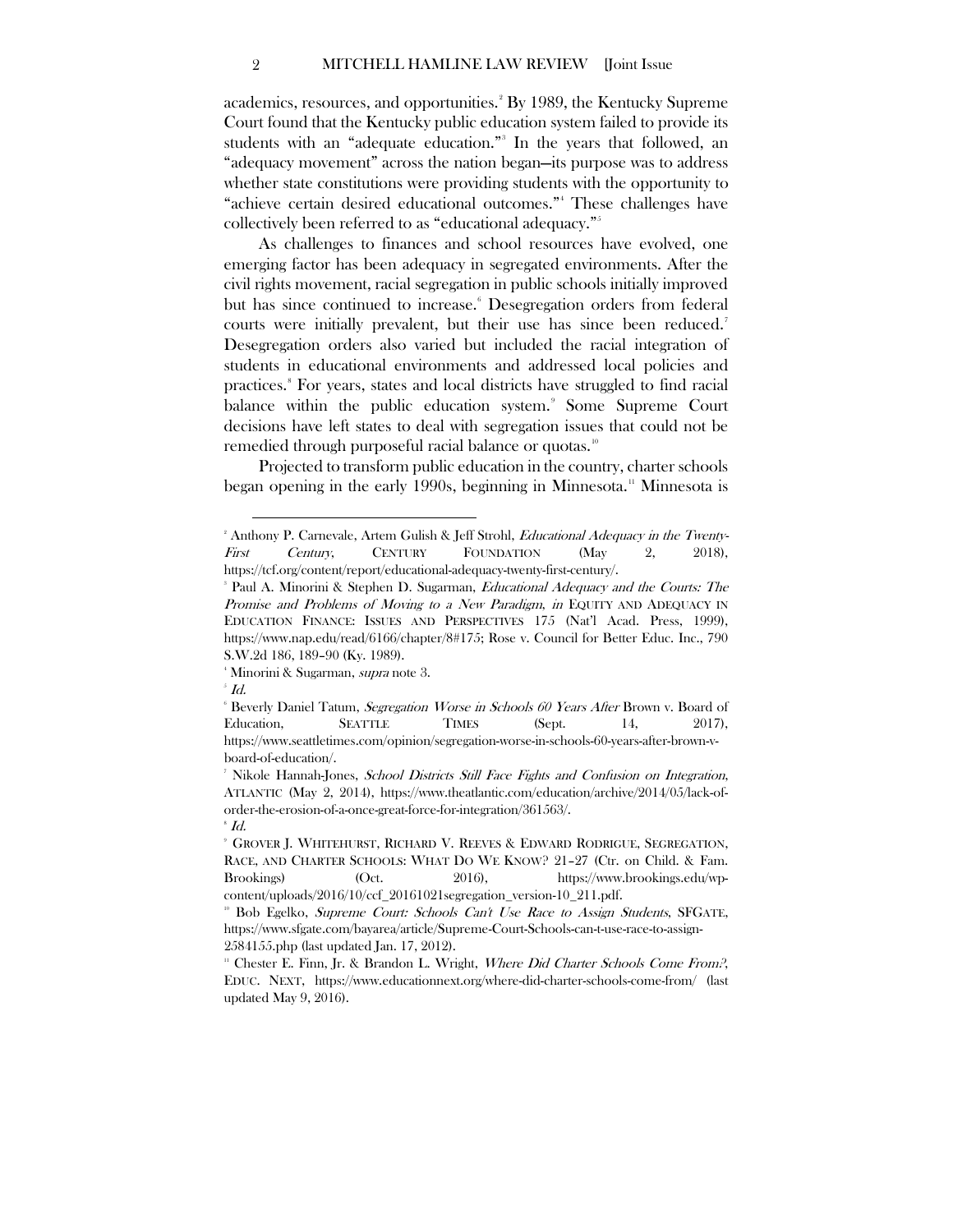now facing challenges on educational adequacy amid concern that segregation has once again crept into the public education system. The ongoing Minnesota case Cruz-Guzman has challenged the adequacy of public education and renewed concern over the role charter schools play in segregation.<sup>[12](#page-3-0)</sup> As such challenges emerge in courtrooms, the judicial treatment of educational adequacy may present legal and policy implications for Minnesota and for the future of its charter schools. This article will explore the educational adequacy movement and the challenges arising for charter schools based on the outcome of Cruz-Guzman.

First, this article discusses the history of federal education adequacy challenges stemming from segregation, fundamental rights, and economic disparities. Historically significant and current educational adequacy challenges in Minnesota are discussed. Educational adequacy challenges in Minnesota have ranged from complaints of unequal funding and resources<sup>[13](#page-3-1)</sup> to the segregation of public schools.<sup>[14](#page-3-2)</sup> However, relief for adequacy advocates has been met with judicial barriers. Most notable, Skeen v. State and Cruz-Guzman v. State confronted the justiciability of the plaintiffs' right to seek relief in court for lack of educational adequacy.<sup>[15](#page-3-3)</sup>

Second, this article discusses the history of charter schools, the rise of charter schools in Minnesota, and issues surrounding charter schools' racial isolation. To reformers, the opening of charter schools was a "marketbased" model poised to give parents more choice in where their children receive educational services.[16](#page-3-4) The model was expected to drive out poorperforming traditional schools by offering an alternative to the underserved traditional schools.<sup>[17](#page-3-5)</sup>

According to a Century Foundation fellow, student-integration was also an initial charter school goal. $18$  However, the introduction of charter schools into the public education arena has contributed to the resegregation of

<span id="page-3-0"></span><sup>&</sup>lt;sup>12</sup> Cruz-Guzman v. State, 916 N.W.2d 1 (Minn. 2018). The Supreme Court has remanded the case, and the final outcome has not been determined.

<span id="page-3-1"></span> $13$  See Skeen v. State, 505 N.W.2d 299 (Minn. 1993).

<span id="page-3-2"></span> $14$  See Cruz-Guzman, 916 N.W.2d 1.

 $15$  Skeen, 505 N.W.2d at 312; Cruz-Guzman, 916 N.W.2d at 4.

<span id="page-3-4"></span><span id="page-3-3"></span><sup>&</sup>lt;sup>16</sup> Valerie Strauss, *What and Who Are Fueling the Movement to Privatize Public Education* and Why You Should Care, WASH. POST (May 30, 2018), https://www.washingtonpost.com/news/answer-sheet/wp/2018/05/30/what-and-who-isfueling-the-movement-to-privatize-public-education-and-why-you-should-

care/?noredirect=on&utm\_term=.2caaa8c7ad63 (referencing to Joanne Barkan's "marketbased" public education reform in the United States. Joanne Barkan, Death by A Thousand Cuts: The Story of Privatizing Public Education in the USA, 70 SOUNDINGS: J. POL. & CULTURE 97 (2018)).

<span id="page-3-6"></span><span id="page-3-5"></span> $^{\scriptscriptstyle\mathsf{F}}$  Id.

<sup>&</sup>lt;sup>18</sup> Matt Barnum, *Are Charter Schools a Cause of—or a Solution to—Segregation?*, THE 74 (Apr. 11, 2016), https://www.the74million.org/article/are-charter-schools-a-cause-ofor-a-solution-to-segregation/.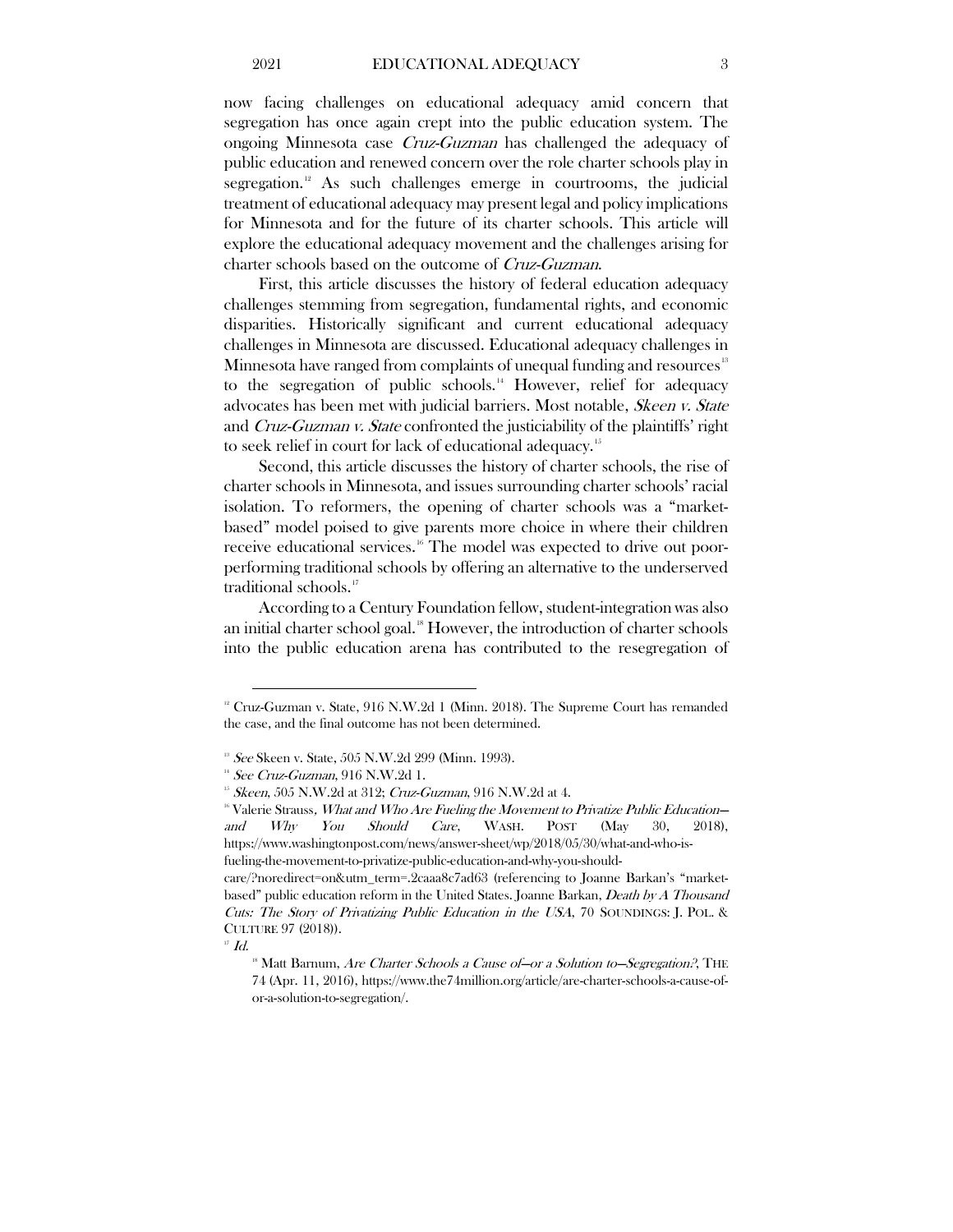American public schools.<sup>[19](#page-4-2)</sup> The issue of resegregation seems to have strengthened challenges to educational adequacy.<sup>[20](#page-4-3)</sup>

Finally, this article discusses the legal and policy implications of a still undecided legal challenge seeking desegregation as a remedy to ensure educational adequacy in Minnesota public schools. This article evaluates options for charter schools concerned that the Minnesota judiciary could declare voluntarily-segregated schools unconstitutional. Charter schools' options likely include altering their business models and also the use of mediation to resolve adequacy challenges. Additionally, this article explores steps the Minnesota legislature could take to clarify the standard of adequacy students are entitled to.

# <span id="page-4-0"></span>I. A BRIEF HISTORY OF EDUCATIONAL ADEQUACY CHALLENGES

# <span id="page-4-1"></span>A. A Summary of Federal Educational Adequacy Challenges

The separate but equal standard defined in *Plessy v. Ferguson*<sup>[21](#page-4-4)</sup> paved a constitutional path for public education facilities to purposefully maintain racially segregated schools.<sup>[22](#page-4-5)</sup> It took decades before the Supreme Court overturned *Plessy*. In *Brown v. Board of Education*,<sup>[23](#page-4-6)</sup> the Court reconsidered its previous position on "separate but equal" and declared that "in the field of public education" segregation is "inherently unequal.["24](#page-4-7) The Court reasoned that public school segregation was a violation of the Fourteenth Amendment's Equal Protection Clause.<sup>[25](#page-4-8)</sup> The violation, the Court proffered, was that "separate education[] facilities" lacked equality, and a lack of equality was akin to a deprivation of equal protection.<sup>[26](#page-4-9)</sup> Although the decision in Brown acknowledged inherent inequality within segregated schools, it failed to establish a definitive standard for education beyond integration.<sup>[27](#page-4-10)</sup> Further, *Brown* did not establish a fundamental right to public education.<sup>[28](#page-4-11)</sup> Instead, the Court opined that if a state had

<span id="page-4-2"></span><sup>&</sup>lt;sup>19</sup> Jenn Ayscue et al., *Charters as a Driver of Resegregation*, CIVIL RIGHTS PROJECT 5-7 (Jan. 2018), https://www.civilrightsproject.ucla.edu/research/k-12-education/integration-anddiversity/charters-as-a-driver-of-resegregation/Charters-as-a-Driver-of-Resegregation-012518.pdf.

 $20$  See Cruz-Guzman, 916 N.W.2d 1.

<span id="page-4-3"></span><sup>&</sup>lt;sup>21</sup> Plessy v. Ferguson, 163 U.S. 537 (1896).

<span id="page-4-5"></span><span id="page-4-4"></span> $2^{2}$  Id. at 552 (declaring that "If one race be inferior to the other socially, the Constitution of the United States cannot put them upon the same plane.").

 $2^{\circ}$  Brown v. Bd. of Ed. of Topeka, Shawnee Cty., Kan., 347 U.S. 483 (1954).

<span id="page-4-7"></span><span id="page-4-6"></span> $^{24}$  *Id.* at 49.5.

 $25$  Id.; U.S. CONST. amend. XIV.

<span id="page-4-8"></span> $26$  Brown, 347 U.S. at 495.

<span id="page-4-11"></span><span id="page-4-10"></span><span id="page-4-9"></span> $2^{\circ}$  *Id.* at 494-95.

 $28$  Id. at 493.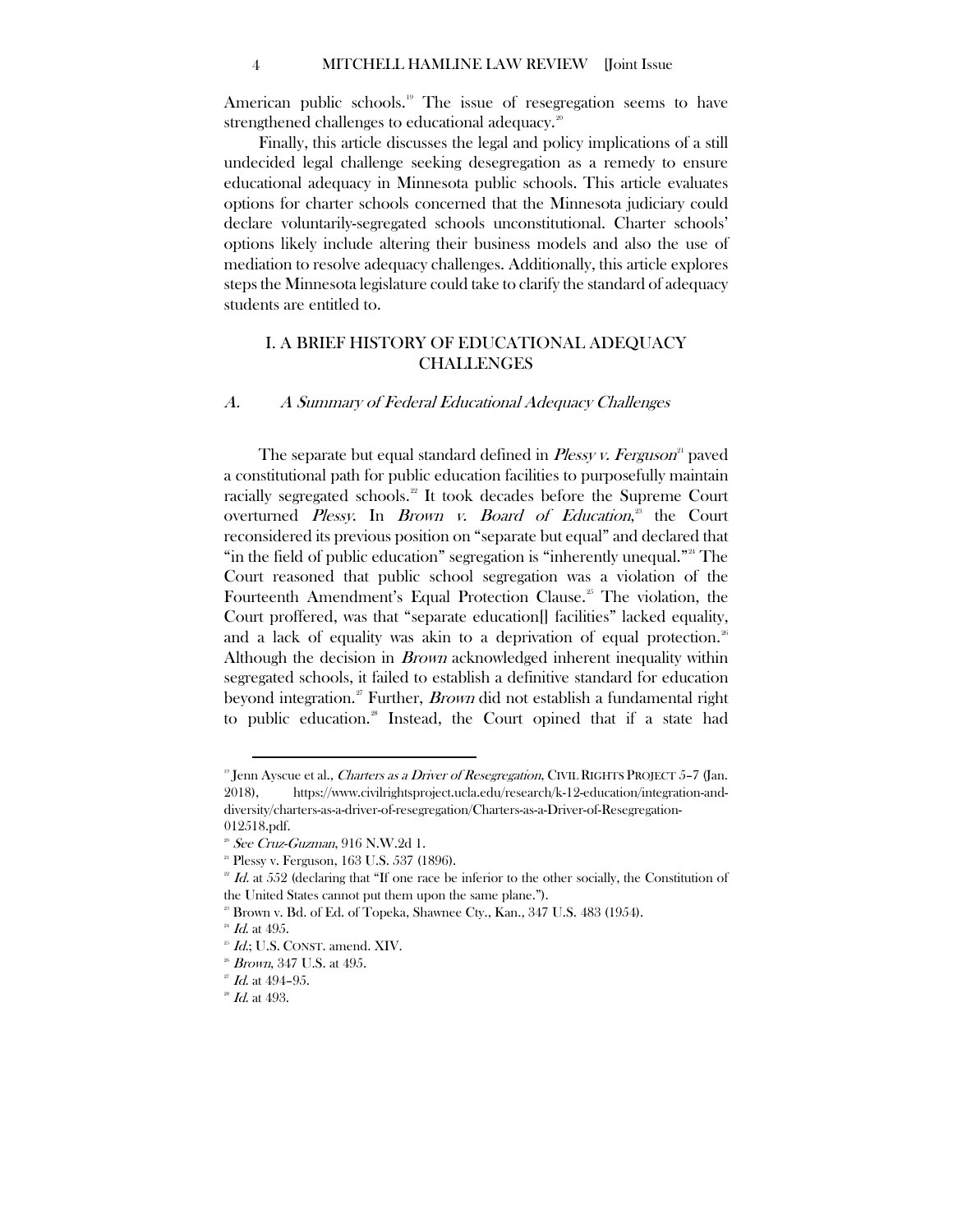established a public education right, students were entitled to that right "on equal terms." [29](#page-5-0)

The fundamental right to public education made its way into the courtroom again, nearly twenty years after Brown. San Antonio Independent School District v. Rodriguez<sup>[30](#page-5-1)</sup> challenged disproportionate funding for predominately impoverished, racially-segregated schools as a basis for an inadequate education.<sup>[31](#page-5-2)</sup> In its decision, the Court maintained that a fundamental right to public education for any student did not exist.<sup>[32](#page-5-3)</sup> The Court found that education did not fall into any category of fundamental rights written in the Constitution or previously recognized by the Court.<sup>[33](#page-5-4)</sup> It reasoned that "the importance of a service performed by the State does not determine whether it must be regarded as fundamental for purposes of examination under the Equal Protection Clause."<sup>[34](#page-5-5)</sup>

In addition to the absence of a constitutional right to education, the San Antonio decision also proffered that "the Equal Protection Clause does not require absolute equality or precisely equal advantages" when "wealth is involved." [35](#page-5-6) The Court found that since many factors contribute to the education of students, no system can adequately ensure that all are equal.<sup>[36](#page-5-7)</sup> Thus, a state's ability to demonstrate all students have access to a free education with "teachers, books, transportation, and operating funds" demonstrates a level of adequacy, even if financial equality is not met. [37](#page-5-8) In the majority opinion, Justice Powell dismissed consideration of constitutional implications when the state of Texas "assures 'every child in every school district an adequate education.""<sup>[38](#page-5-9)</sup>

With only general legal guidance on methods of desegregating from Brown and a clear statement by San Antonio that education was not a constitutional entitlement, institutions grappled with creating diverse student populations and often found their diversity strategies challenged.<sup>[39](#page-5-10)</sup> In at least one documented account, a Virginia county shut down all public education services to avoid desegregation.<sup>[40](#page-5-11)</sup> The Supreme Court reaffirmed that

 $\overline{a}$ 

 $J/d$ .

 $29$  Id.

<span id="page-5-0"></span><sup>30</sup> San Antonio Indep. Sch. Dist. v. Rodriguez, 411 U.S. 1 (1973).

<span id="page-5-3"></span><span id="page-5-2"></span><span id="page-5-1"></span> $^{31}$  *Id.* at 13–17.

<span id="page-5-4"></span> $\frac{32}{3}$  *Id.* at 35-39.

 $34$  Id. at 30.

<span id="page-5-7"></span><span id="page-5-6"></span><span id="page-5-5"></span> $35$  Id. at 24.

<span id="page-5-8"></span> $^{\rm 36}$  Id.

<span id="page-5-9"></span> $38$  Id.

<span id="page-5-10"></span><sup>&</sup>lt;sup>39</sup> See Grutter v. Bollinger, 539 U.S. 306 (2003) (determining that a law school's policy to establish student diversity was not a quota system, satisfied a compelling interest, and was narrowly tailored); Gratz v. Bollinger, 539 U.S. 244 (2003) (finding that a university's use of a numerical point-based application system providing points for certain racial groups amounted to racial preference).

<span id="page-5-11"></span><sup>&</sup>lt;sup>40</sup> Griffin v. Cty. Sch. Bd. of Prince Edward Cty., 377 U.S. 218, 220-23 (1964).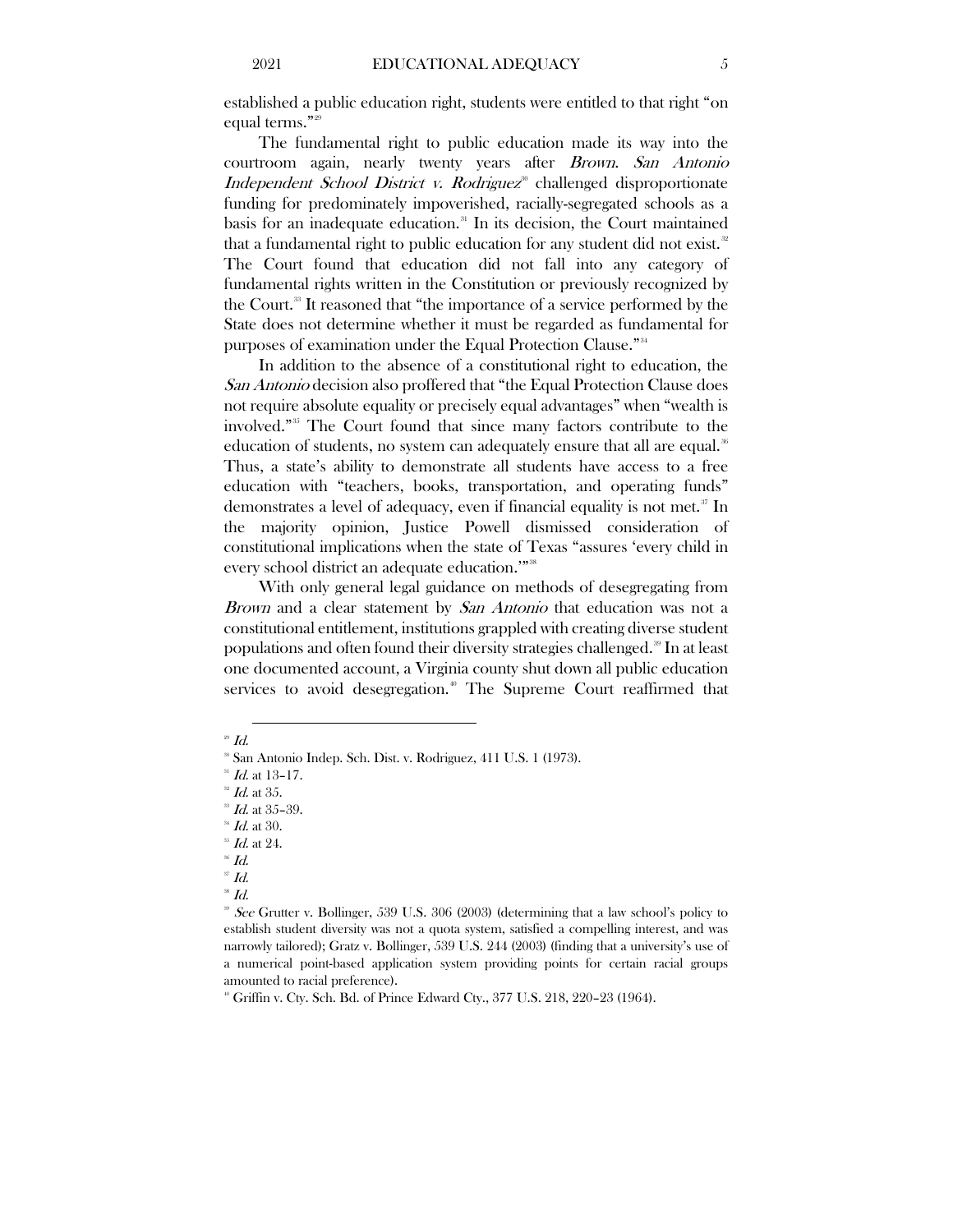#### 6 MITCHELL HAMLINE LAW REVIEW [Joint Issue

unequal access to public education was not constitutionally protected. $^{\textrm{\tiny{4}}}$ 

One year after San Antonio, the Supreme Court once again heard arguments challenging adequate education policies, specifically desegregation. In *Milliken v. Bradley*, the Supreme Court found that courtordered desegregation plans, which called for inter-district transfers as a remedy for racially-imbalanced school environments, were unconstitutional when external districts are not a party in the segregation case nor responsible for causing the segregation.<sup>[42](#page-6-1)</sup> The Court reasoned that

> [b]efore the boundaries of separate and autonomous school districts may be set aside by consolidating the separate units for remedial purposes or by imposing a cross-district remedy, it must first be shown that there has been a constitutional violation within one district that produces a significant segregative effect in another district.<sup>[43](#page-6-2)</sup>

At least one scholar has argued that the *Milliken* decision accounted for nearly  $60\%$  of the school segregation across the nation that followed.<sup>[44](#page-6-3)</sup>

Subsequently, the Supreme Court in *Parents Involved in Community* Schools v. Seattle School District found that utilizing a whole-school racialbalancing technique to alleviate segregation and diversify the student population was also unconstitutional.[45](#page-6-4) The Court found that race-balancing was a demographic goal and not an educational one.<sup>[46](#page-6-5)</sup> A plan to create racialbalance in schools that does not promote a "pedagogic concept" dependent on diversity achieves no "educational benefit."<sup>[47](#page-6-6)</sup> The Court further articulated that a sole focus on demographics to diversify a school was a "fatal flaw."[48](#page-6-7) In the plurality opinion, Chief Justice Roberts proffered that "[t]he way to stop discrimination on the basis of race is to stop discriminating on the basis of race." [49](#page-6-8)

In its decision, the Court referred to precedent, which offered two areas where primary and secondary public education institutions can demonstrate a compelling government interest to racially-balance its enrollment. First, the Court affords a public education entity a right to

<span id="page-6-0"></span> $^{41}$  Id. at 234 (stating that Defendant "can no longer justify denying these Prince Edward County school children their constitutional rights to an education equal to that afforded by the public schools in the other parts of Virginia.").

<sup>&</sup>lt;sup>42</sup> Milliken v. Bradley, 418 U.S. 717, 752–53 (1974).

<span id="page-6-1"></span> $^\mathrm{s}$  Id. at 744-45.

<span id="page-6-3"></span><span id="page-6-2"></span><sup>&</sup>lt;sup>44</sup> Erwin Chemerinsky, Making Schools More Separate and Unequal: Parents Involved in Community Schools v. Seattle School District No. 1, 2014 MICH. ST. L. REV. 633, 634 (2014).

 $45$  Parents Involved in Cmty. Sch. v. Seattle Sch. Dist. No. 1,  $551$  U.S. 701, 708–11 (2007).

<span id="page-6-6"></span><span id="page-6-5"></span><span id="page-6-4"></span> $^{46}$  *Id.* at 726.<br> $^{47}$  *Id.* 

<span id="page-6-7"></span> $^{48}$  *Id.* at 729-30.

<span id="page-6-8"></span> $^{49}$  *Id.* at 748.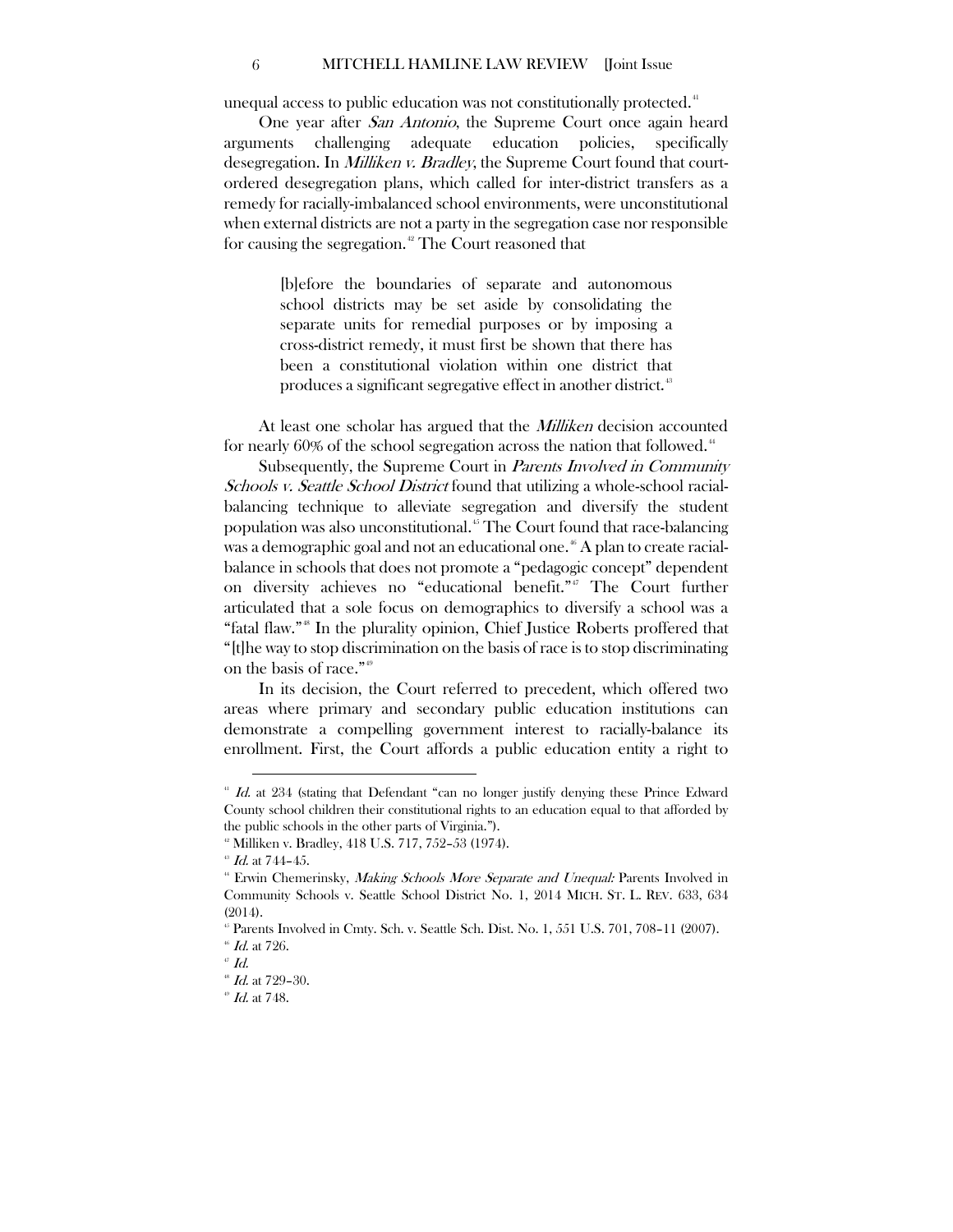remedy its historical and intentional discrimination.<sup>30</sup> Second, the Court permits a public entity to enforce a racially-balanced plan when it is limited to a strategy that more widely seeks to expose student populations to diversity. [51](#page-7-2) As a result, states are challenged by an education system that can neither mandate segregated schools nor purposefully create racially balanced ones.<sup>[52](#page-7-3)</sup>

#### <span id="page-7-0"></span>B. A Summary of Educational Adequacy Challenges in Minnesota

The United States Constitution does not grant citizens a right to a public education."[53](#page-7-4) However, every state in the country entitles its students to such a right. [54](#page-7-5) It is under state constitutional provisions that educational adequacy challenges have gained momentum across the United States.<sup>[55](#page-7-6)</sup> State courts have grappled with legal adequacy challenges.<sup>[56](#page-7-7)</sup>

For states where the right to an adequate education exists, there is a real challenge in both defining adequacy appropriately and in finding a way to employ that definition. [57](#page-7-8) There is no universal definition of adequacy for educational purposes, so states must rely on their own provisions and previous judicial decisions to define adequate public education.<sup>38</sup> The absence of clearly identifying a measure with which to assess educational adequacy rights likely negates the effect of such a right.<sup>[59](#page-7-10)</sup>

In Minnesota, the state constitution provides for a "general and uniform system" of public education.<sup>[60](#page-7-11)</sup> In 1913, Associated Schools of Independent District No. 63 of Hector, Renville County v. School District No. 83 of Renville County, upheld a legislative mandate to ensure that all Minnesota students "may be enabled to acquire an education which will fit them to discharge intelligently their duties as citizens  $\dots$ .  $\cdot$ <sup>[61](#page-7-12)</sup> The

<span id="page-7-2"></span><span id="page-7-1"></span> $J/d$ . at 754 (Thomas, J., concurring).

 $^{51}$  *Id.* at 723-24.

<sup>&</sup>lt;sup>32</sup> *See* Egelko, *supra* note 10.

<span id="page-7-4"></span><span id="page-7-3"></span> $\frac{3}{5}$  Kelly Thompson Cochran, *Beyond School Financing: Defining the Constitutional Right to* an Adequate Education, 78 N.C. L. REV. 399, 407 (2000).

 $^{54}$  *Id.* at 408.

<span id="page-7-6"></span><span id="page-7-5"></span><sup>&</sup>lt;sup>55</sup> See cases cited *infra* note 56.

<span id="page-7-7"></span> $\degree$  See San Antonio Indep. Sch. Dist. v. Rodriguez, 411 U.S. 1 (1973) (rationalizing that public education adequacy challenges are legislative concerns since no fundamental right to education exists.); Rose v. Council for Better Educ. Inc., 790 S.W.2d 186 (Ky. 1989) (determining inequitable public-school funding violated Kentucky's Constitution and was inadequate); Skeen v. State, 505 N.W.2d 299 (Minn. 1993) (ruling that financial disparity does not constitute public school inequality).

<span id="page-7-8"></span> $57$  Rebell, *supra* note 1, at 232.

<span id="page-7-9"></span> $^{\circ}$  Id. at 231–32

<span id="page-7-10"></span><sup>&</sup>lt;sup>39</sup> William F. Dietz, Manageable Adequacy Standards in Education Reform Litigation, 74 WASH. U. L. Q. 1193, 1203 (1996).

<span id="page-7-11"></span> $^{\circ\circ}$  MINN. CONST. art. XIII, § 1.

<span id="page-7-12"></span> $61$  Associated Sch. of Indep. Dist. No. 63 v. Sch. Dist. No. 83, 142 N.W. 325, 327 (Minn. 1913) (citing Bd. of Educ. of Sauk Ctr. v. Moore, 17 Minn. 412, 416 (1871)).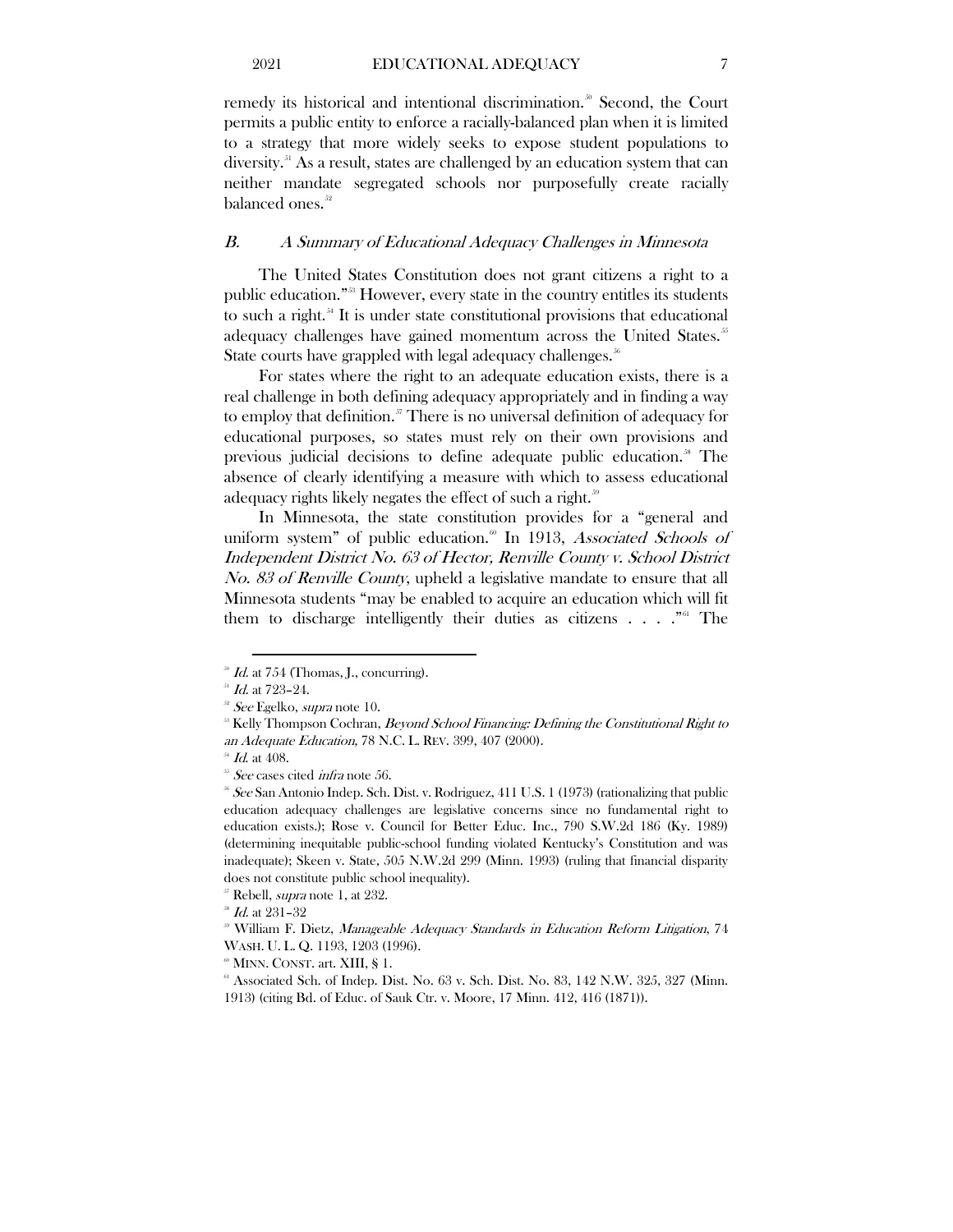<span id="page-8-0"></span>constitutional requirement has served as the basis for educational legal challenges, including race, financial inequities, and student outcomes.

#### 1. Racial Isolation Challenges

Minnesota was a party to a federal educational adequacy challenge stemming from racial isolation in 1973. Booker v. Special School District sought to demonstrate that Minneapolis public schools were out of compliance with *Brown* and illegally engaging in segregation practices.<sup>[62](#page-8-1)</sup> The court found that the Minneapolis school district enacted policies that promoted racial segregation. $68$  At the time, three Minneapolis elementary schools and two junior high schools had greater than 70% minority enrollment, even though only a small portion of the entire district population identified as a minority race.<sup>[64](#page-8-3)</sup> The court determined that policy decisions regarding the placement and capacity of school buildings, the assignment of teachers to schools, and the transfer of students "aggravate[d] and increase [d]" race-based segregation.<sup>[65](#page-8-4)</sup> As a remedy, *Booker* established a percentage threshold for Minneapolis public schools, stating that 35% or less of a given school's population should belong to a minority race.<sup>[66](#page-8-5)</sup>

The second major challenge came a little over a decade later, in 1996. $\degree$ Minneapolis NAACP and St. Paul School District wanted to establish racial integration as a component of an adequate educational environment.<sup><sup>88</sup> The</sup> net result was a settlement between the parties, that led to the development of the "Choice is Yours" program.<sup>®</sup> The program provided an opportunity for economically-disadvantaged students to exercise school choice by transferring into more "suburban schools." [70](#page-8-9) The Minnesota Department of Education established an Administrative Rule addressing the classification of public school districts and schools based on racial demography. [71](#page-8-10) The rule provided an operational definition of racially-isolated schools and districts. [72](#page-8-11) A school district is racially-isolated when a protected student group exceeds 20% of a neighboring school district's protected student

 $\overline{a}$ 

<span id="page-8-7"></span><span id="page-8-6"></span> $^{\circ\circ}$  Id.

<span id="page-8-1"></span> $\textdegree$  Booker v. Special Sch. Dist. No. 1, Minneapolis, Minnesota, 351 F. Supp. 799, 802 (D. Minn. 1972).

 $\mathscr{\mathscr{A}}$  *Id.* at 809.

<span id="page-8-4"></span><span id="page-8-3"></span><span id="page-8-2"></span> $64$  Id. at 802.

 $65$  Id. at 809.

 $^{\circ\circ}$   $Id.$  at 810.

<span id="page-8-5"></span><sup>&</sup>lt;sup>67</sup> Minorini & Sugarman, *supra* note 3, at 199.

<span id="page-8-8"></span>Beena Raghavendran, School Integration Lawsuit Heads to Minnesota Supreme Court, STAR TRIBUNE (Jan. 8, 2018), http://www.startribune.com/school-integration-lawsuit-headsto-minnesota-supreme-court/468264213/.

<span id="page-8-9"></span> $\sqrt[70]{d}$ .

<span id="page-8-10"></span> $n$  MINN. R. 3535 (2015).

<span id="page-8-11"></span> $72$  Id. R. 3535.0110.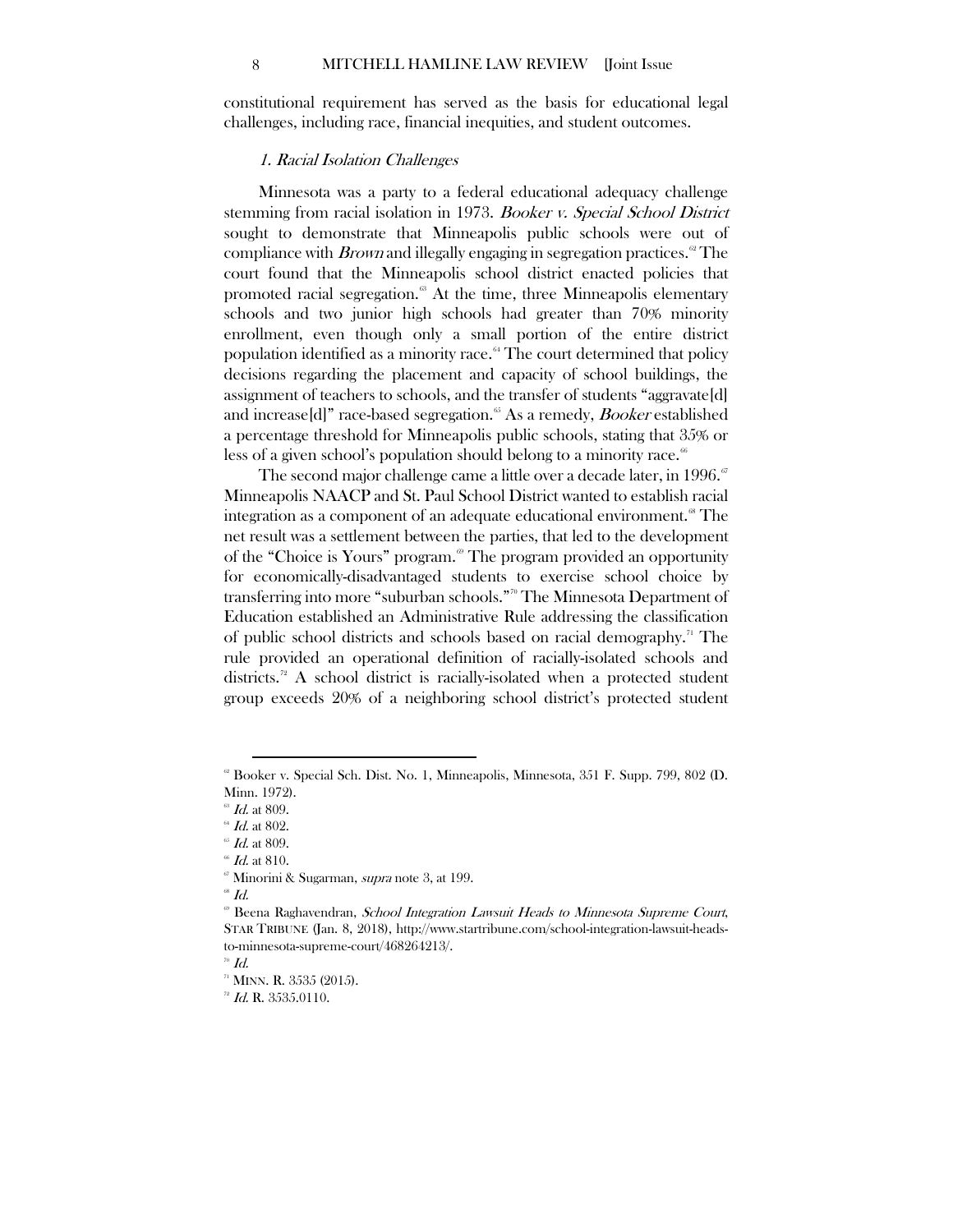group population. [73](#page-9-1) Minnesota also identifies a school as racially-identifiable once the school's enrollment of the protected student group exceeds 20% of all district students in the protected group in "the grade levels served by that school." [74](#page-9-2)

Despite oversight and new programs, the Minnesota State Department of Education's efforts to voluntarily integrate schools have shown no discernable effect.<sup>[75](#page-9-3)</sup> Legal challenges in the state have continued.<sup>[76](#page-9-4)</sup> Questions about the judiciary's ability to address educational adequacy claims also arose as an issue of justiciability.<sup>[77](#page-9-5)</sup>

# <span id="page-9-0"></span>2. Inequitable Funding Challenges

Though not directly challenging the adequacy of school systems, Skeen v. State challenged the relative harm produced by unequal school funding.<sup>[78](#page-9-6)</sup> The plaintiff sought to demonstrate that unequal funding disproportionately harmed low-income students and students of color.<sup>[79](#page-9-7)</sup> The core of the argument was that, given the wealth disparities in neighborhoods, students in non-wealthy communities were severely disadvantaged in education.<sup>[80](#page-9-8)</sup> The plaintiff claimed such a disadvantage demonstrated a lack of uniform education; thus, the plaintiff claimed that unequal funding was a violation of the Minnesota Constitution's Education Clause.<sup>[81](#page-9-9)</sup> The court ruled that Minnesota's Constitution provides free and public education as a fundamental right, as well as an entitlement to an adequate education.<sup>[82](#page-9-10)</sup> However, it failed to find that funding disparities amounted to a non-uniform education.<sup>[83](#page-9-11)</sup> Citing a "broad purpose" and a "standardized system," the court found that local school systems' capacity to raise their own revenue from their respective tax bases signified that "uniform" was not the same in meaning as "identical."[84](#page-9-12)

<span id="page-9-1"></span> $\overline{a}$  $\overline{5}$  *Id.* subp. 7.

 $H$  Id. subp. 6.

<span id="page-9-3"></span><span id="page-9-2"></span><sup>&</sup>lt;sup>25</sup> Allison McCann, *When School Choice Means Choosing Segregation*, VICE NEWS (Apr. 12, 2017), https://www.vice.com/en\_us/article/j5d3q3/when-school-choice-means-choosingsegregation.

<span id="page-9-4"></span> $\sqrt[76]{1}d.$ 

<span id="page-9-5"></span><sup>77</sup> Will Stancil & Jim Hilbert, Justiciability of State Law School Segregation Claims, 44 MITCHELL HAMLINE L. REV., 399, 424–27 (2018).

<span id="page-9-6"></span><sup>78</sup> Skeen v. State, 505 N.W.2d 299 (Minn. 1993).

 $\overline{5}$  Id. at 302-03.

 $^{\circ\!\!\!\!}$   $Id.$  at 306.

<span id="page-9-9"></span><span id="page-9-8"></span><span id="page-9-7"></span><sup>&</sup>lt;sup>81</sup> Id. at 302-03; MINN CONST. art. XIII, § 1 ("Uniform system of public schools. The stability of a republican form of government depending mainly upon the intelligence of the people, it is the duty of the legislature to establish a general and uniform system of public schools. The legislature shall make such provisions by taxation or otherwise as will secure a thorough and efficient system of public schools throughout the state.").

 $82$  Skeen, 505 N.W.2d at 315.

<span id="page-9-11"></span><span id="page-9-10"></span> $^{88}$  *Id.* at 315-16.

<span id="page-9-12"></span> $^{84}$  *Id.* at 311.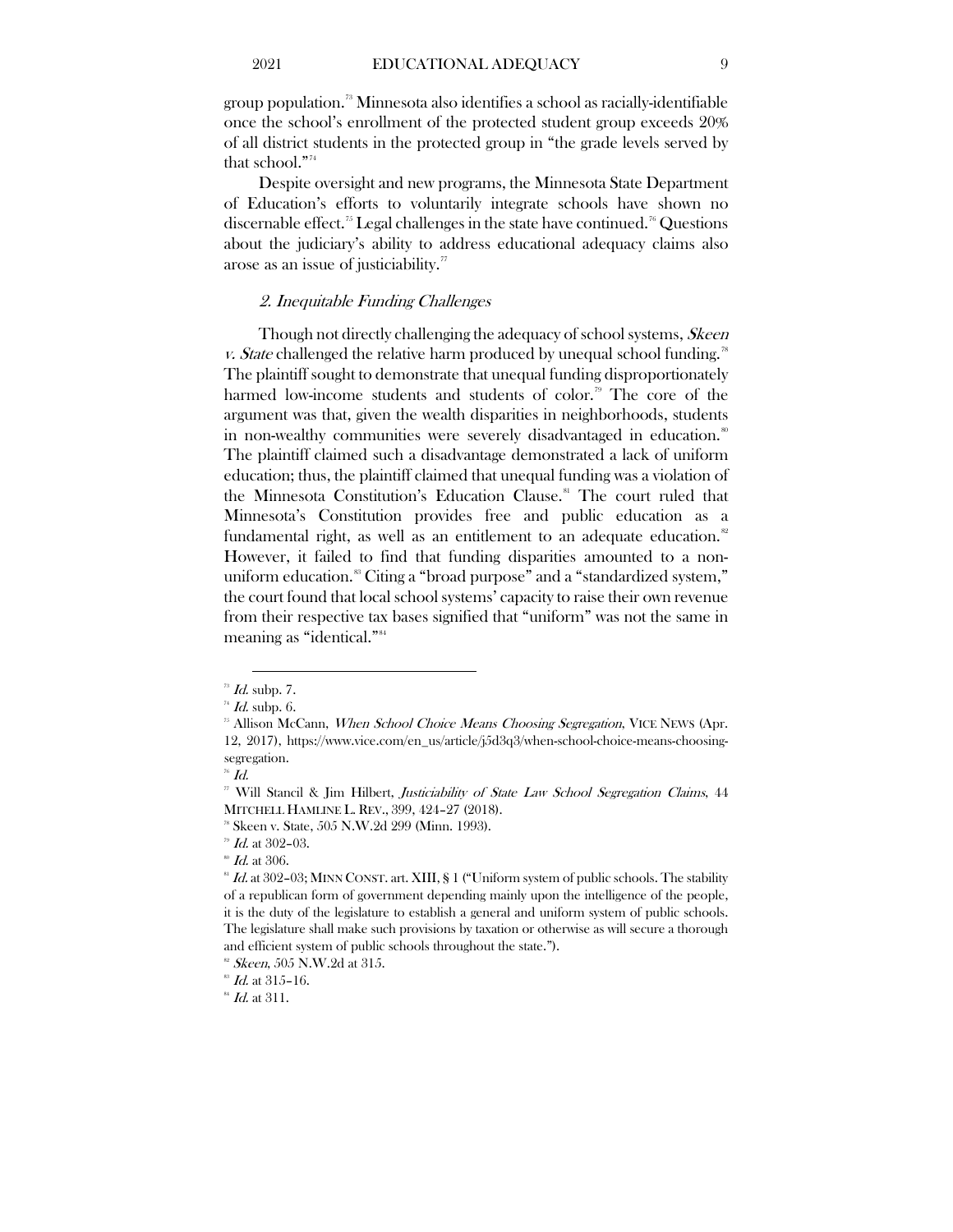#### 10 MITCHELL HAMLINE LAW REVIEW [Joint Issue

However, the court in Skeen did remark on the failure of the Minnesota legislature to properly define "uniform."<sup>[85](#page-10-1)</sup> The court determined the state legislature has a duty to define the elements of public education under the Minnesota Constitution.<sup>[86](#page-10-2)</sup> Thus, *Skeen* left open the question of whether courts could intervene if the legislature fails to adequately define the quality of education a student is entitled to receive.

#### <span id="page-10-0"></span>3. Inadequate Student Outcomes Challenges

Following the *Skeen* decision, plaintiffs in *Cruz-Guzman v. State* sought to force the Minnesota Department of Education to desegregate schools, citing that persistently segregated schools infringe upon Minnesota students' right to an adequate education.<sup>[87](#page-10-3)</sup> Cruz-Guzman plaintiffs focused on disparities in student enrollment along racial and socioeconomic grounds.<sup>[88](#page-10-4)</sup> The plaintiffs argued that racial disparities in the Minneapolis and Saint Paul school districts amounted to state-sanctioned segregation, and segregation on its face was inadequate.<sup>[89](#page-10-5)</sup> The primary complaint was that the State of Minnesota promotes or encourages segregated school systems through its policies and regulations.<sup>30</sup>

The Minnesota Administrative Rules define "segregation" within schools and districts as:

[T]he intentional act or acts by a school district that has the discriminatory purpose of causing a student to attend or not attend particular programs or schools within the district on the basis of the student's race and that causes a concentration of protected students at a particular school.

A. It is not segregation for a concentration of protected students or white students to exist within schools or school districts:

(1) if the concentration is not the result of intentional acts motivated by a discriminatory purpose;

(2) if the concentration occurs at schools providing equitable educational opportunities based on the factors identified in part 3535.0130, subpart 2; and

(3) if the concentration of protected students has occurred as the result of choices by parents, students, or both.<sup>[91](#page-10-7)</sup>

 $\overline{a}$  $^{85}$  Id. at 309.

<span id="page-10-1"></span> $^{86}$  *Id.* at 313.

<span id="page-10-3"></span><span id="page-10-2"></span> $\degree$  Class Action Complaint at paras. 3–4, Cruz-Guzman v. State, No. 27-CV-15-19117, 2015 WL 6774682 (Minn. Dist. Ct. Nov. 5, 2015) (hereinafter "Cruz-Guzman Class Action Complaint").

 $^{88}$  Id. at para. 3.

<span id="page-10-5"></span><span id="page-10-4"></span> $\mathscr{B}$  Id. at para. 2.

<span id="page-10-6"></span> $^{90}$  *Id.* at paras. 23-34.

<span id="page-10-7"></span> $91$  MINN. R. 3535.0110, subp. 9 (2015).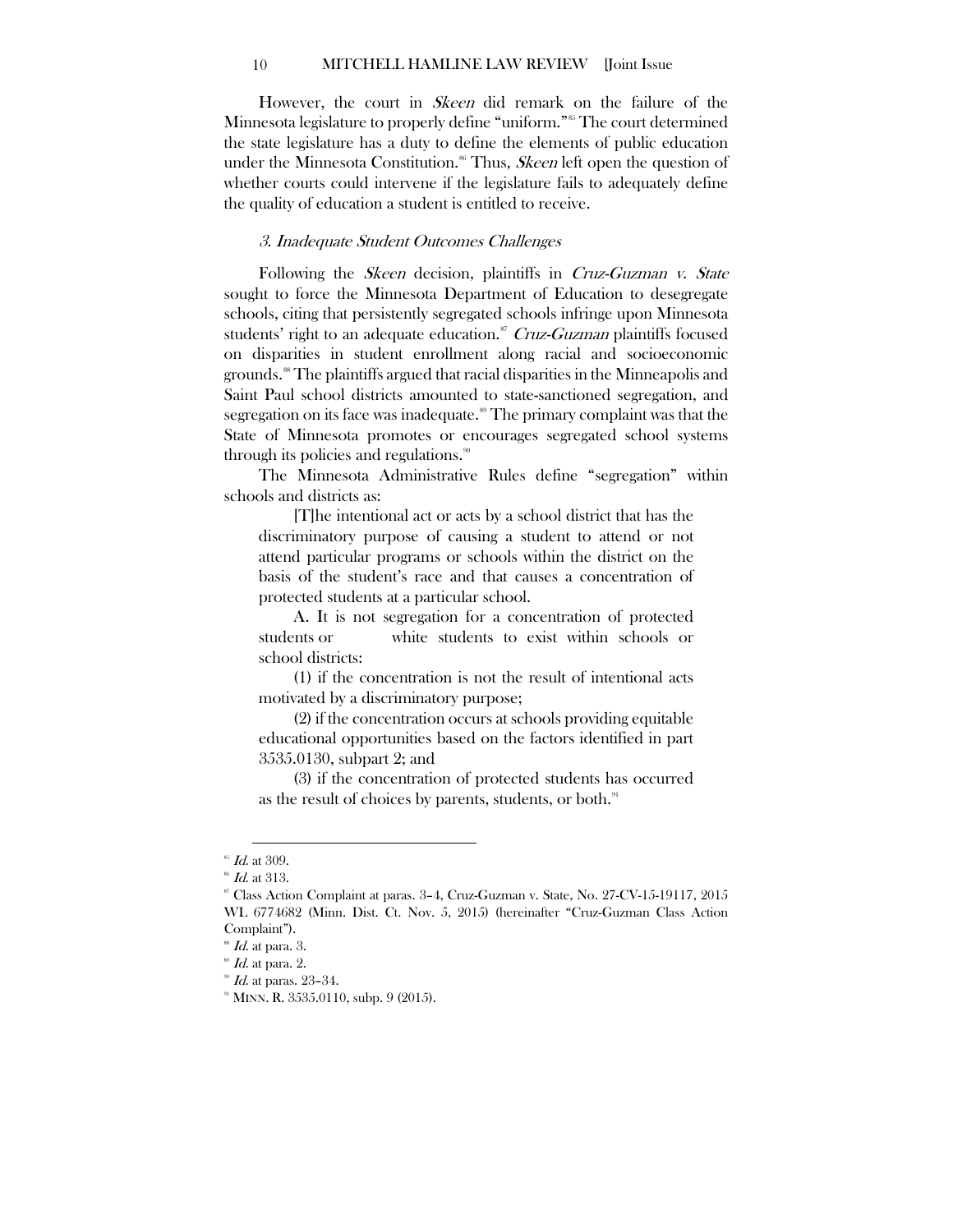According to the Minnesota Administrative Rules, segregation only occurs intentionally and not where the parents or students exercise school choice.<sup>[92](#page-11-0)</sup> Cruz-Guzman challenged that the policies implemented by the Minnesota Department of Education promote segregation.<sup>[93](#page-11-1)</sup> Plaintiffs asserted that education policies such as "boundary decisions for school districts and school attendance areas; the formation of segregated charter schools and the decision to exempt charter schools from desegregation plans; the use of federal and state desegregation funds for other purposes; the failure to implement effective desegregation remedies; and the inequitable allocation of resources" all supported segregation.<sup>[94](#page-11-2)</sup>

The State fought to have the initial *Cruz-Guzman* claim dismissed but was denied. [95](#page-11-3) The State appealed to the Minnesota Court of Appeals. [96](#page-11-4) The court reasoned that the *Baker v. Carr* six-factor political analysis was the appropriate measure to assess whether the court could hear the claim. $\degree$ Utilizing *Baker*, the court found that the issues posed by the plaintiffs were non-justiciable questions.<sup>38</sup> Further, the court cited *Skeen* and ruled that educational adequacy claims are legislative policy matters and are not matters for the judiciary.<sup>[99](#page-11-7)</sup> Since the court determined the issue was nonjusticiable, the case was dismissed. $^{100}$  $^{100}$  $^{100}$ 

After the Minnesota Court of Appeals dismissed the case, the Minnesota Supreme Court agreed to hear the case.<sup>[101](#page-11-9)</sup> In 2018, the state Supreme Court heard arguments challenging educational equity in Minnesota schools.<sup>[102](#page-11-10)</sup> At issue was whether the Minnesota judiciary might intervene when a question of justiciability hinders legal action on either uniform education or equal protection for students.<sup>[103](#page-11-11)</sup>

The Minnesota Supreme Court focused on the justiciability of the claim under the Education Clause and the Equal Protection Clause.[104](#page-11-12) The Minnesota Supreme Court rejected the Appellate Court's use of the U.S. Supreme Court's *Baker v. Carr* analysis, stating that the Minnesota Supreme Court had never adopted the Baker analysis to assess a case concerning political matters.<sup>[105](#page-11-13)</sup> Instead, the court evaluated the text of Minnesota's

 $\overline{a}$ 

<span id="page-11-4"></span><sup>96</sup> Cruz-Guzman v. State, 892 N.W. 2d 533 (Minn. Ct. App. 2017).<br><sup>97</sup> Id. at 538–39 (referring to Baker v. Carr, 369 U.S. 186 (1962)).

<span id="page-11-6"></span><span id="page-11-5"></span> $^{\circ\circ}$   $Id.$  at 541.

 $^{100}$   $\emph{Id.}$ 

<span id="page-11-9"></span> $^{102}$   $\emph{Id.}$  at 4.

<span id="page-11-13"></span><span id="page-11-12"></span><span id="page-11-11"></span> $104$   $Id.$ 

<span id="page-11-1"></span><span id="page-11-0"></span> $92$  Id.

<sup>&</sup>lt;sup>38</sup> Cruz-Guzman v. State, 916 N.W.2d 1, 6 (Minn. 2018).

<span id="page-11-3"></span><span id="page-11-2"></span> $^{94}$  Id.

<sup>95</sup> Cruz-Guzman v. State, Nos. A16-1267, A16-1297, 2016 Minn. App. LEXIS 109 (Minn. Ct. App. Sept. 13, 2016).

<span id="page-11-8"></span><span id="page-11-7"></span> $^{\circ\circ}$  Id.

<sup>&</sup>lt;sup>101</sup> Cruz-Guzman v. State, 916 N.W.2d. 1 (2018).

<span id="page-11-10"></span> $103$  *Id.* at 4-5.

 $105$  *Id.* at 8 n.4.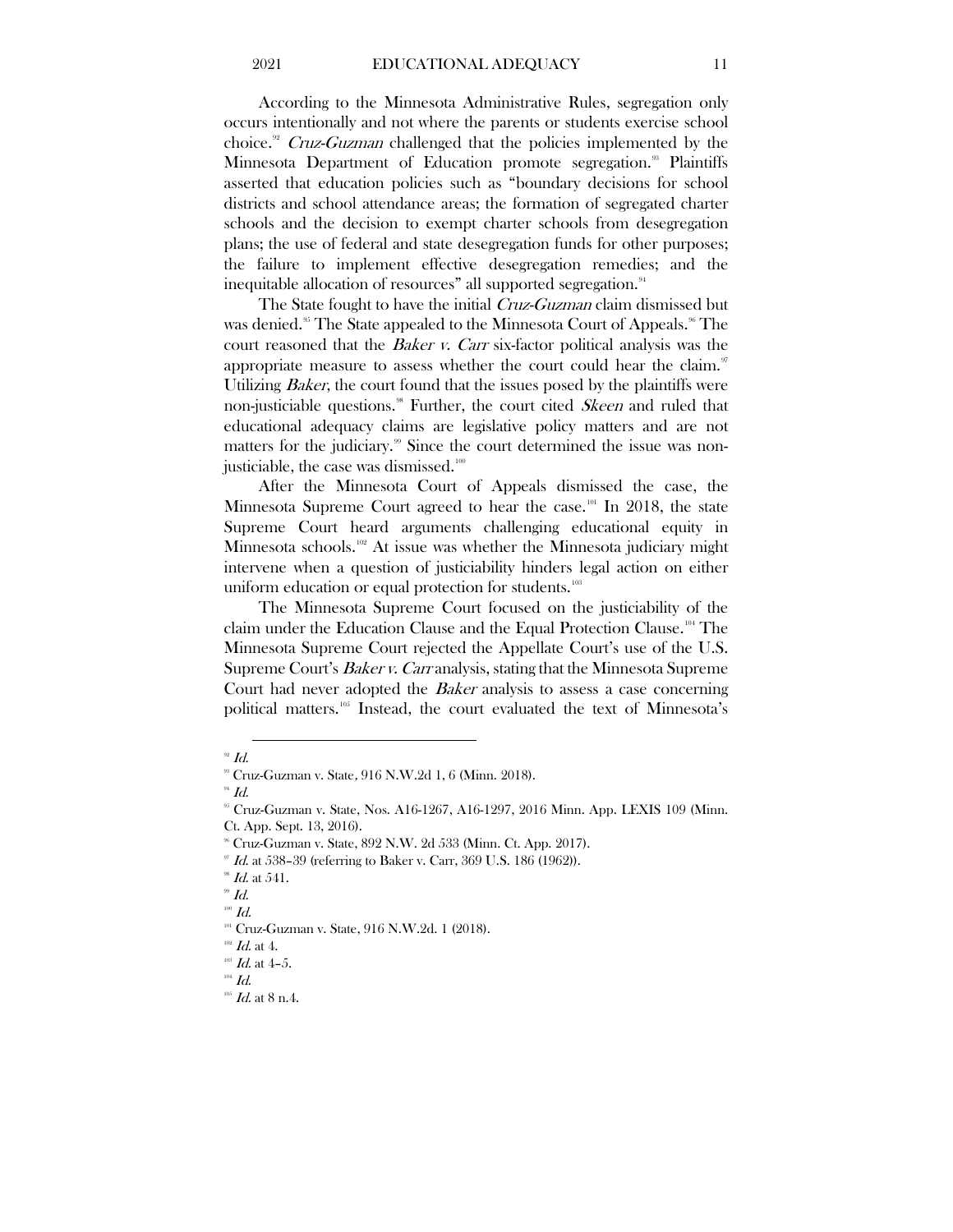Constitution and applicable case law.<sup>[106](#page-12-0)</sup> In a 4-2 decision, the court found challenges under both clauses justiciable and remanded the case. $107$ 

The court's decision hinged on two primary considerations. First, the court found that the separation of powers doctrine is insufficient to prohibit the judiciary from determining whether the legislature carried out its duty.'<sup>08</sup> The court considered it irresponsible to "unquestioningly accept[] that whatever the Legislature has chosen to do fulfills the Legislature's duty to provide an adequate education." [109](#page-12-3) The court referenced previous cases where challenges to the Education Clause were brought and the issues were resolved on the merits of those cases.<sup>[110](#page-12-4)</sup> Therefore, the court found that to decide against the plaintiff would be a dereliction of the court's duty.<sup>[111](#page-12-5)</sup> The court concluded that designating racial segregation and public education as non-justiciable issues would be tantamount to concluding that no Education Clause claims are remediable in court.<sup>[112](#page-12-6)</sup> Thus, the court held that the Minnesota constitutional definitions of "general and uniform system of public schools" and "thorough and efficient system of public schools" were subject to judicial interpretation.<sup>[113](#page-12-7)</sup>

Second, the court found that no single system of measurement for educational adequacy exists in Minnesota.<sup>[114](#page-12-8)</sup> While the majority opinion acknowledged the need for a measurable assessment of adequacy in Minnesota, it proffered that constructing an evaluative measure was separate and apart from the issue of justiciability.<sup>[115](#page-12-9)</sup> The majority also wrote that under the Minnesota Constitution, the issue of a segregated school system was "indisputably justiciable." [116](#page-12-10) The court also made no distinction between intentional and incidental segregation and noted "[i]t is self-evident that a segregated system of public schools is not 'general,' 'uniform,' 'thorough,' or 'efficient.'"<sup>[117](#page-12-11)</sup>

In his dissent, Justice Anderson undertook a textualist approach."<sup>8</sup> He

 $\overline{a}$  $106$  *Id.* at 8-12.

<span id="page-12-1"></span><span id="page-12-0"></span> $107$  *Id.* at 15.

<span id="page-12-2"></span> $^{108}$  *Id.* at 9.

 $109$  *Id.* at 12.

<span id="page-12-4"></span><span id="page-12-3"></span> $10<sup>10</sup>$  Id. at 8 (citing Bd. of Educ. of Sauk Ctr. v. Moore, 17 Minn. 412, 416 (1871) (ruling that a constitutional duty to ensure public education throughout Minnesota existed); Curryer v. Merrill, 25 Minn. 1, 6 (1878) (determining that the state's Education Clause was not violated when "common-school education" was afforded to all students in Minnesota); Skeen v. State, 505 N.W.2d 299, 312 (Minn. 1993) (finding that when "basic educational needs" were met there was no evidence the constitutional standard of education was not met)).

<span id="page-12-5"></span><sup>&</sup>lt;sup>111</sup> Cruz-Guzman, 916 N.W.2d at 12.<br><sup>112</sup> Id. at 9.

<span id="page-12-7"></span><span id="page-12-6"></span>

 $113$  Id. at 11-12.

<span id="page-12-8"></span> $114$  *Id.* 

 $115$  Id.

<span id="page-12-10"></span><span id="page-12-9"></span> $^{116}$  *Id.* at 10.<br> $^{117}$  *Id.* at 10 n.6.

<span id="page-12-11"></span>

<span id="page-12-12"></span> $118$  *Id.* at 15.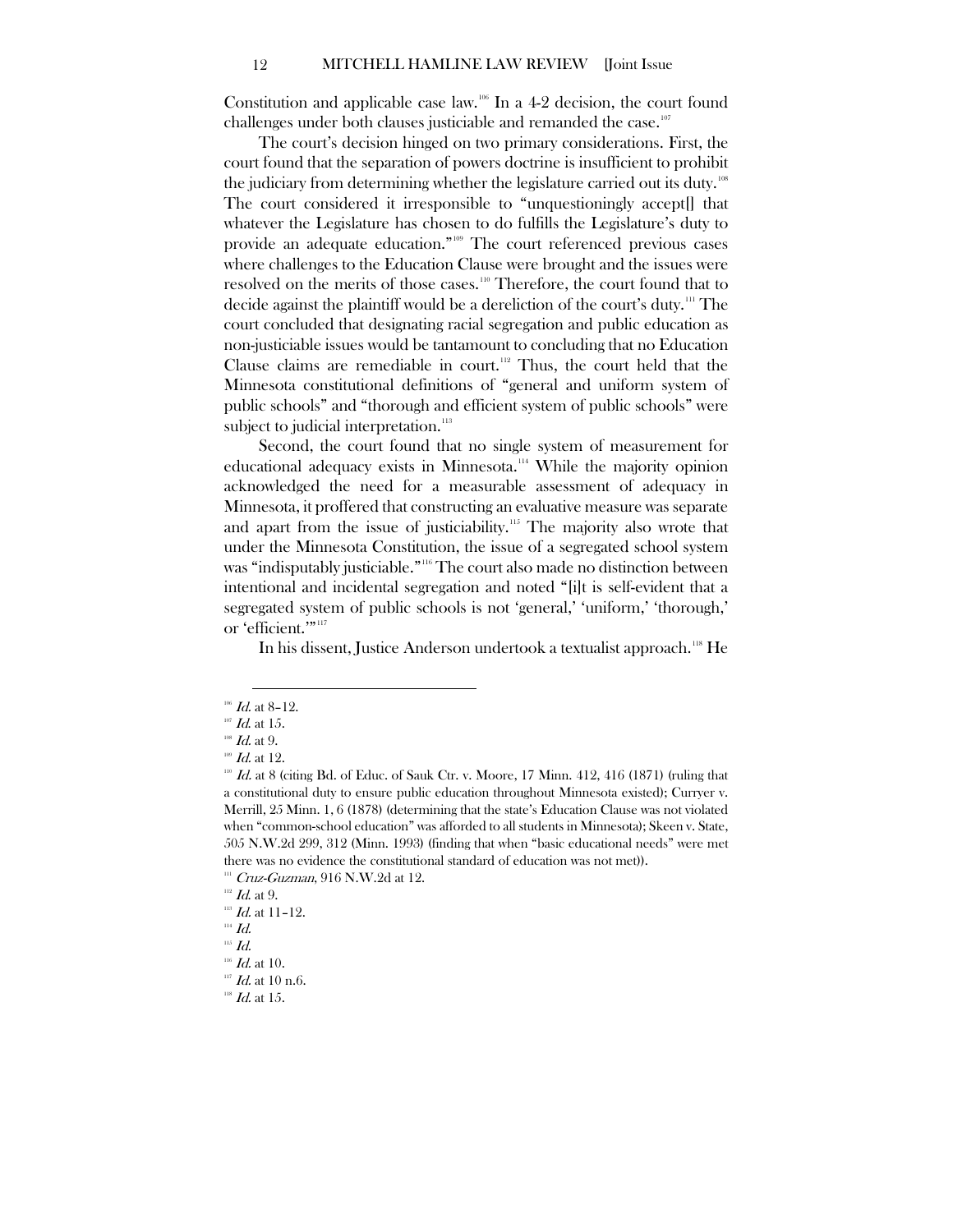wrote that the term "adequate education" did not appear in the Minnesota Constitution.[119](#page-13-2) While the dissent noted that "segregation" was justiciable, it objected to the plaintiff's position that racially imbalanced schools are inadequate because they are akin to segregation.<sup>[120](#page-13-3)</sup> The dissent submitted that educational adequacy is not equivalent to "traditional segregation."<sup>[121](#page-13-4)</sup>

Additionally, the dissent emphasized that Minnesota's Education Clause was "a [legislative] constitutional mandate" and was not subject to judicial activism. [122](#page-13-5) The majority disagreed, however, and asserted that "[t]he framers could not have intended for the Legislature to create a system of schools that was 'general and uniform' and 'thorough and efficient' but that produced a wholly inadequate education."'<sup>[123](#page-13-6)</sup> The case was remanded. <sup>[124](#page-13-7)</sup> The parties are undergoing mediation, and a trial is set to proceed in 2021.<sup>[125](#page-13-8)</sup>

# II. A BRIEF HISTORY OF CHARTER SCHOOLS

#### <span id="page-13-1"></span><span id="page-13-0"></span>A. What Are Charter Schools?

Historically, charter schools are said to have begun as an alternative environment to foster teacher flexibility and to target student populations underserved by traditional public schools.<sup>[126](#page-13-9)</sup> In 1988, Professor Ray Budde revisited one of his previous ideas on improving education.<sup>[127](#page-13-10)</sup> Budde offered a proposal that public schools and local school districts could develop new programs that were innovative and unique within the traditional school system model.<sup>[128](#page-13-11)</sup> Albert Shanker, who served as the President of the American Federation of Teachers at the time, was drawn to the idea and further developed Budde's concept.<sup>[129](#page-13-12)</sup> Shanker was the first national supporter of the charter schools movement.<sup>130</sup>

Within a few years, the charter school movement saw an increase in advocates and adoption in school districts.<sup>[131](#page-13-14)</sup> Advocates for charter schools initially wanted a local charter school system that enhanced existing

 $\overline{a}$  $119$  *Id.* at 16.

<span id="page-13-4"></span><span id="page-13-3"></span><span id="page-13-2"></span> $120$  *Id.* at 16 n.1.

 $^{^{\mathrm{121}}}$   $\mathit{Id}.$ 

<span id="page-13-5"></span> $122$  *Id.* at 16.

<span id="page-13-7"></span><span id="page-13-6"></span> $123$  *Id.* at 12.

 $124$  *Id.* at 15.

<span id="page-13-8"></span><sup>&</sup>lt;sup>125</sup> J.D. Duggan, *MN's Education Gap*—Some Challenge School Integration As Solution, MINN. SPOKESMAN-RECORDER (Sept. 4, 2019), https://spokesmanrecorder.com/2019/09/04/mns-education-gap-some-challenge-school-integration-assolution.

<span id="page-13-9"></span> $126$  Zachary Jason, The Battle Over Charter Schools, HARV. ED. MAG. (Summer 2017), https://www.gse.harvard.edu/news/ed/17/05/battle-over-charter-schools.

 $127$  *Id.* 

<span id="page-13-12"></span><span id="page-13-11"></span><span id="page-13-10"></span> $128$  Id.

<span id="page-13-13"></span> $^{^{\mathrm{129}}}$   $\mathit{Id}.$  $^{130}$   $\emph{Id.}$ 

<span id="page-13-14"></span> $^{131}$   $\emph{Id.}$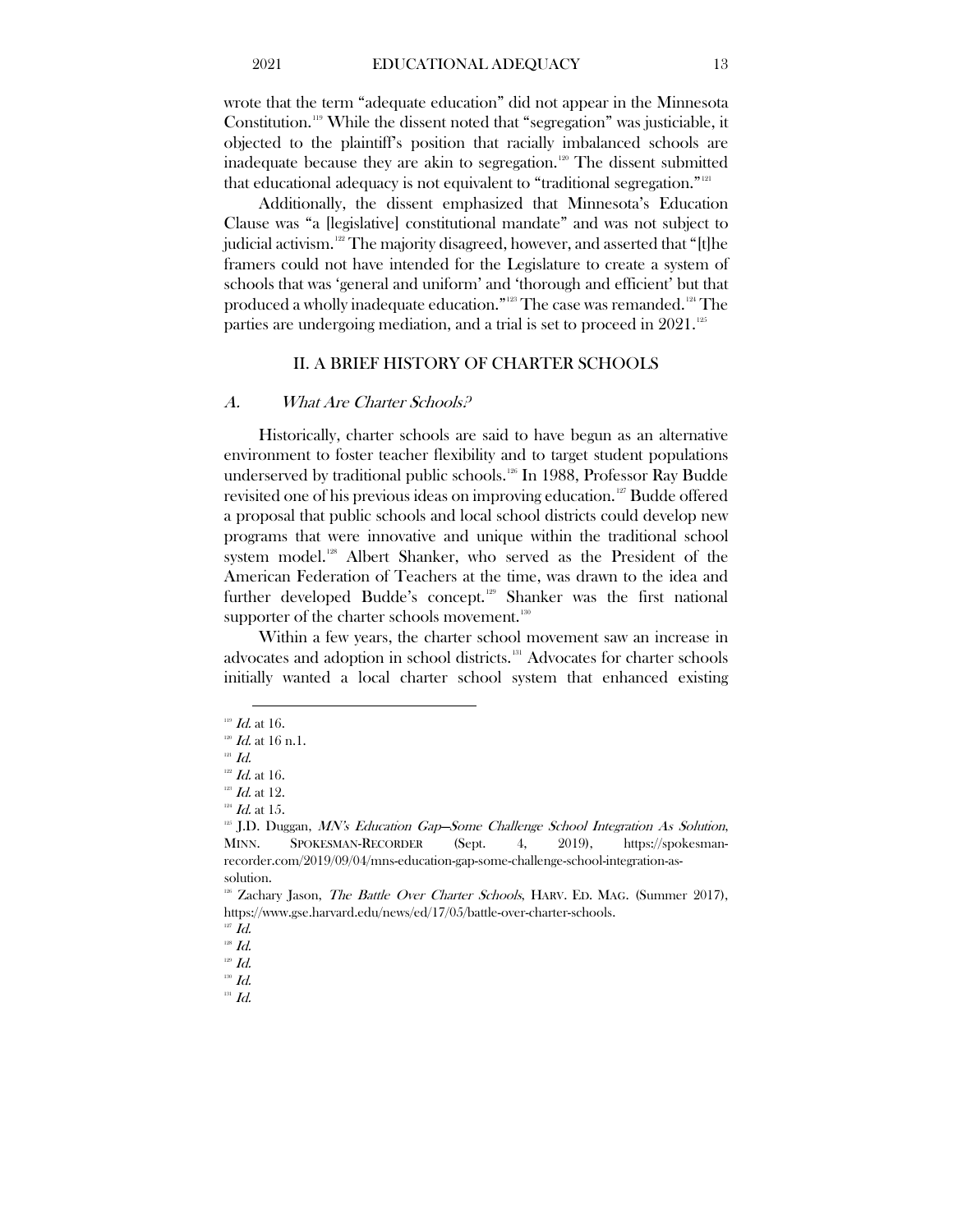schools.<sup>[132](#page-14-1)</sup> Once the movement expanded, the initial idea of supplementing traditional schools with specialized programs for specific students "gave way to the reality of a parallel education system."<sup>[133](#page-14-2)</sup>

The National Alliance for Public Charter Schools characterizes charter schools as flexible alternatives to traditional public schools.<sup>[134](#page-14-3)</sup> Third-party contracts independently govern the operation of charter schools. [135](#page-14-4) The contracted party is referred to as the "authorizer" and may include but is not limited to "a nonprofit organization, government agency, or university." [136](#page-14-5) While charter schools primarily operate as nonprofit educational organizations, 12% nationwide do operate on a for-profit basis.<sup>[137](#page-14-6)</sup>

The structure and operations of charter schools today notably differ from traditional public schools in two ways. First, charter schools operate without conventional attendance zones.<sup>[138](#page-14-7)</sup> Second, charter schools largely focus on running a "business" that provides education.<sup>[139](#page-14-8)</sup> Thus, charter schools offer students and parents a choice as to where educational services are received.<sup>[140](#page-14-9)</sup>

# <span id="page-14-0"></span>B. The Rise of Charter Schools in Minnesota

Minnesota has long adopted legislation that allows charter schools to operate within the state.[141](#page-14-10) Saint Paul, Minnesota, is believed to have been the originator of the modern-day charter school movement, opening the first charter school, City Academy Charter, in 1992.<sup>[142](#page-14-11)</sup> The school "recruited students from the streets" as part of its original mission.<sup>[143](#page-14-12)</sup> It opened its first year with a population of approximately 25% homeless students.<sup>[144](#page-14-13)</sup> The

 $\overline{a}$ 

 $135$  *Id.* 

 $^{138}$   $\emph{Id.}$ 

<span id="page-14-1"></span> $132$  *Id.* 

<span id="page-14-2"></span> $^{133}$   $\emph{Id.}$ 

<span id="page-14-3"></span><sup>&</sup>lt;sup>134</sup> What is a Charter School? Reimagining Education: One School, One Classroom, One Student at a Time, NAT'L ALL. FOR PUB. CHARTER SCH., https://www.publiccharters.org/about-charter-schools/what-charter-school (last visited Dec. 19, 2018).

<span id="page-14-4"></span> $136$  *Id.* 

<span id="page-14-6"></span><span id="page-14-5"></span>Charter School FAQ, NAT'L ALLIANCE FOR PUB. CHARTER SCH., https://www.publiccharters.org/about-charter-schools/charter-school-faq (last visited Dec. 19, 2018).

<span id="page-14-8"></span><span id="page-14-7"></span><sup>&</sup>lt;sup>139</sup> Tim Walker, Racial Isolation of Charter School Students Exacerbating Resegregation, NEA TODAY (May 4, 2018), https://neatoday.org/2018/05/04/racial-segregation-in-charterschools.

<span id="page-14-9"></span> $140$  What is a Charter School?, supra note 134.

<span id="page-14-10"></span> $141$  See MINN. STAT. § 120.064, subdiv. 7 (1995) (renumbered as MINN. STAT. § 124E.03, subdiv. 1 (2019)).

<span id="page-14-11"></span> $142$  Peter Jacobs, Here's How America's First-ever Charter School Got Off the Ground, BUSINESS INSIDER (June 20, 2015, 1:52 PM), https://www.businessinsider.com/inside-thefirst-charter-school-in-america-city-academy-2015-6.

<span id="page-14-13"></span><span id="page-14-12"></span> $^{143}$   $\emph{Id.}$  $144$  *Id.*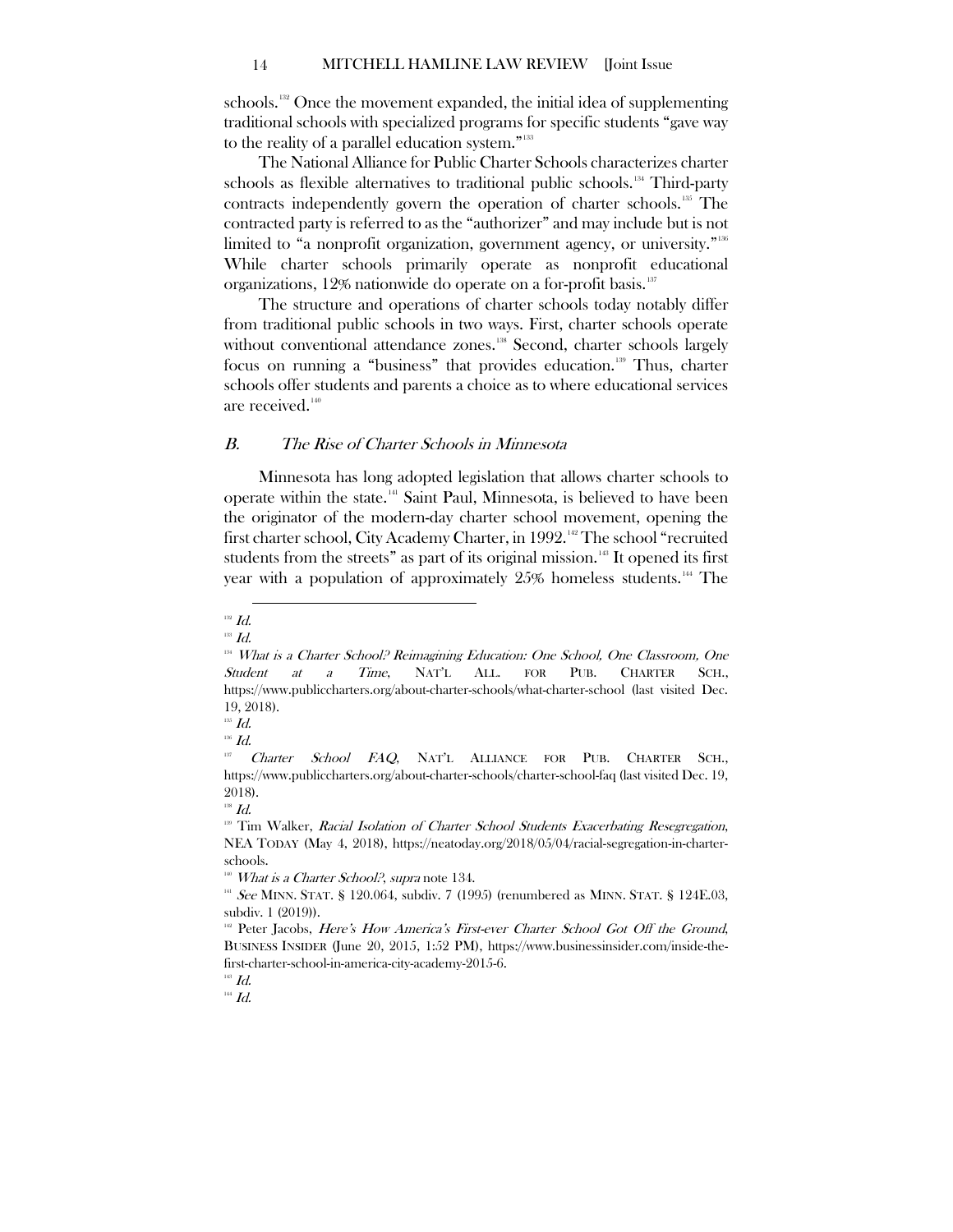school also targeted students who were low-income and students who had previously dropped out or had prior disciplinary infractions.<sup>[145](#page-15-1)</sup>

After the opening of the first charter school in Minnesota, charter schools in the state have experienced notable increases in student population.[146](#page-15-2) Between 2013 and 2017, the population of students attending charter schools increased by 36%, compared to a 2% student population increase at traditional public schools. [147](#page-15-3) At that time, the Minnesota Association of Charter Schools attributed the growth to existing charter schools expanding the grade levels served and to the opening of new charter schools.<sup>[148](#page-15-4)</sup> It also projected continued growth for charter schools in both student population and in new school openings.<sup>[149](#page-15-5)</sup> Despite the population growth, however, at that time charter schools accounted for only 6% of the entire public education population across the state of Minnesota.<sup>[150](#page-15-6)</sup>

## <span id="page-15-0"></span>C. The Segregation Effect

Nationally, many charter school students are educated in "extreme racial isolation."[151](#page-15-7) Charter schools are more likely to be established in segregated urban communities<sup>[152](#page-15-8)</sup> and are often identifiable along racial lines.<sup>[153](#page-15-9)</sup> Charter schools are particularly vulnerable to racial isolation since the schools operate under a business model that traditionally targets nondiverse racial and ethnic communities. [154](#page-15-10) There is growing concern that the routine practice of charter models targeting communities of color threatens to return students to the educational times of "separate but equal."'<sup>555</sup>

Though the historical era of segregation was largely related to the design of public-school systems and segregation laws, the modern era of segregation is correlated with extrinsic factors such as "housing patterns"

 $\overline{a}$ 

 $^{150}\,$   $\!Id.$ 

<span id="page-15-11"></span><span id="page-15-10"></span> $154$  Walker, *supra* note 139.

<span id="page-15-2"></span><span id="page-15-1"></span> $^{145}$   $\emph{Id.}$ 

<sup>&</sup>lt;sup>146</sup> Beena Raghavendran, *Charter School Enrollment is Surging in Minnesota*, STAR TRIBUNE (Mar. 2, 2017, 6:06 AM), http://www.startribune.com/charter-school-enrollment-is-surgingin-minnesota/415018793.

 $147$  *Id.* 

<span id="page-15-3"></span><sup>148</sup> Id.

<span id="page-15-6"></span><span id="page-15-5"></span><span id="page-15-4"></span> $^{149}$   $Id.$ 

<span id="page-15-7"></span><sup>&</sup>lt;sup>151</sup> Ivan Moreno, US Charter Schools Put Growing Numbers in Racial Isolation, ASSOCIATED PRESS (Dec. 3, 2017), https://www.apnews.com/e9c25534dfd44851a5e56bd57454b4f5.

<span id="page-15-8"></span><sup>&</sup>lt;sup>152</sup> ERICA FRANKENBERG, GENEVIEVE SIEGEL-HAWLEY & JIA WANG, CHOICE WITHOUT EQUITY: CHARTER SCHOOL SEGREGATION AND THE NEED FOR CIVIL RIGHTS STANDARDS 57–58 (Jan. 2010), http://civilrightsproject.ucla.edu/research/k-12-education/integration-anddiversity/choice-without-equity-2009-report/frankenberg-choices-without-equity-2010.pdf.

<span id="page-15-9"></span><sup>&</sup>lt;sup>153</sup> GROVER J. WHITEHURST, RICHARD V. REEVES, NATHAN JOO, & EDWARD RODRIGUE, BALANCING ACT: SCHOOLS, NEIGHBORHOODS AND RACIAL IMBALANCE 20-21 (Ctr. on Child. & Fam. Brookings) (Nov. 2017), https://www.brookings.edu/wpcontent/uploads/2017/11/es\_20171120\_schoolsegregation.pdf.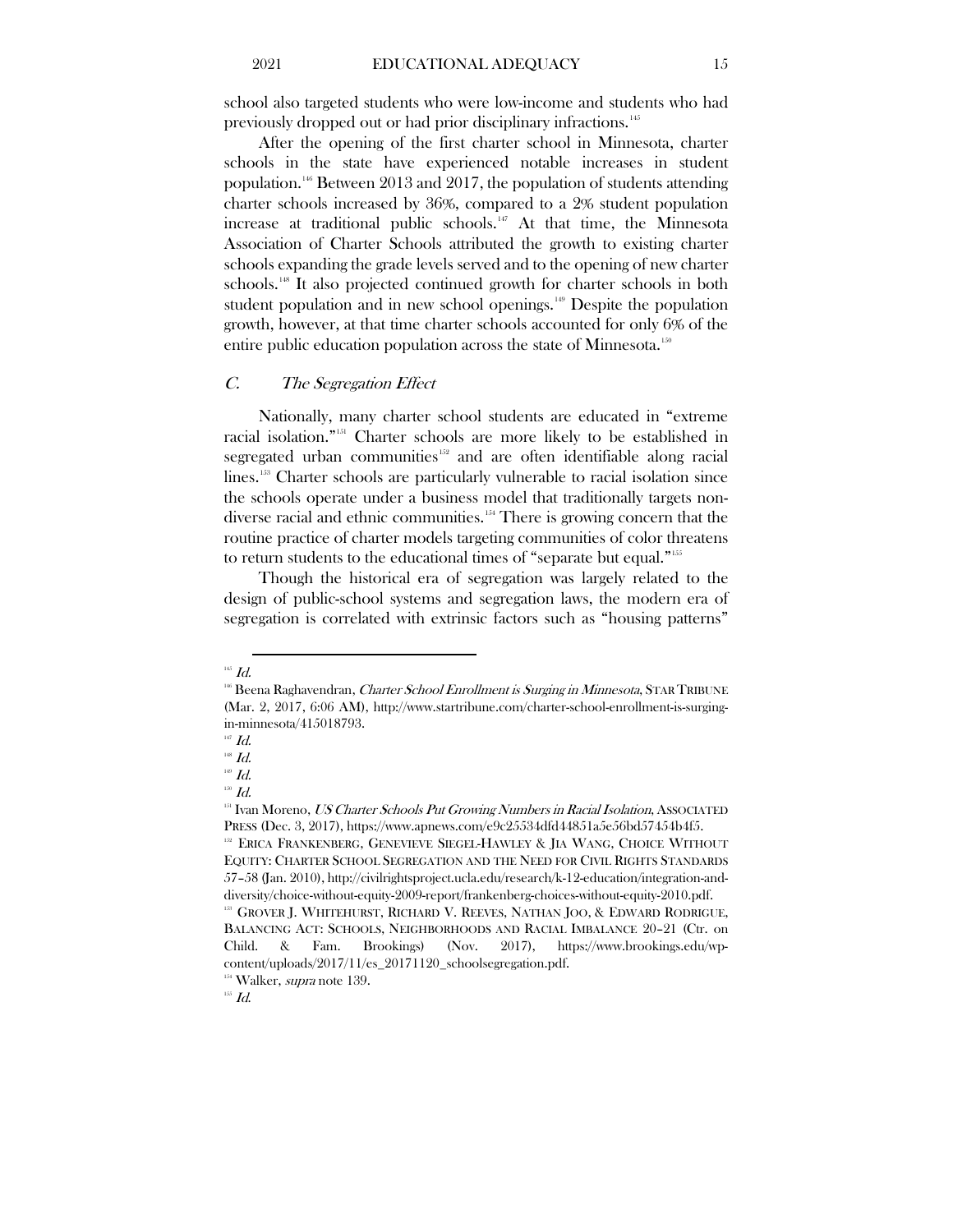#### 16 MITCHELL HAMLINE LAW REVIEW [Joint Issue

and the socioeconomic status of communities.<sup>[156](#page-16-1)</sup> In both local public-school systems and charter schools, neighborhoods and communities are increasingly segregated. [157](#page-16-2) Segregation within some public school districts has a relationship with the number of charter schools in its communities.<sup>[158](#page-16-3)</sup> In other words, segregation in some local public schools increases as charter schools are introduced into the community.<sup>[159](#page-16-4)</sup> Further, data suggests that even when local public schools begin to racially-diversify, racially-isolated charter school populations in the community increase. $160$ 

The National Alliance for Public Charter Schools maintains that school choice is the priority.<sup>[161](#page-16-6)</sup> Charter school advocates perceive the racially isolated environment of a school as immaterial when a parent favorably views a school and chooses it for their child. [162](#page-16-7) However, the policy implications of creating segregated environments are disastrous; research cites multi-faceted problems with racially imbalanced schools[.163](#page-16-8) For example, schools with large minority populations "historically have fewer resources, less experienced teachers and lower levels of achievement." [164](#page-16-9) Thus, the problem exists beyond an individual's choice of school and moves into a broader societal view of educational adequacy.

#### III. CHARTER SCHOOL CHALLENGES

<span id="page-16-0"></span>The increasing non-diverse student population in Minnesota charter schools has coincided with a number of educational adequacy legal challenges citing racial isolation as harmful.<sup>[165](#page-16-10)</sup> Even as the final outcome of Cruz-Guzman is undetermined, new expansive adequacy challenges have

<span id="page-16-1"></span><sup>&</sup>lt;sup>156</sup> Grover J. Whitehurst, New Evidence on School Choice and Racially Segregated Schools, BROOKINGS INST. (Dec. 14, 2017), https://www.brookings.edu/research/new-evidence-onschool-choice-and-racially-segregated-schools/.

 $^{157}$   $\emph{Id.}$ 

<span id="page-16-3"></span><span id="page-16-2"></span> $118$  T. Keung Hui, NC Should Close Charter Schools that Aren't Diverse, New Report Says, THE NEWS & OBSERVER (Mar. 16, 2018, 11:07 AM), https://www.newsobserver.com/news/local/education/article205190044.html (In North Carolina, 72% of public school districts showed an increase in segregation when a charter school was operating in the same district.).

 $159$  See Id.

<span id="page-16-5"></span><span id="page-16-4"></span> $160$  See Linda A. Renzulli & Lorraine Evans, School Choice, Charter Schools, and White *Flight*, 52 Soc. PROBS. 398, 410 (2005) (finding that when faced with integrated school districts, there appears to be a "white-flight" movement into charter schools). See Whitehurst, *supra* note 156 (noting that high schools in school districts with greater schoolchoice attendance policies have greater racial disparities in enrollment.).

<span id="page-16-6"></span><sup>&</sup>lt;sup>161</sup> Andre M. Perry, *How Charter Schools Are Prolonging Segregation*, BROOKINGS INST. (Dec. 11, 2017), https://www.brookings.edu/blog/the-avenue/2017/12/11/how-charterschools-are-prolonging-segregation/.

 $162$  *Id.* 

<span id="page-16-8"></span><span id="page-16-7"></span><sup>&</sup>lt;sup>163</sup> Moreno, *supra* note 151.

<span id="page-16-9"></span> $^{\scriptscriptstyle 164}$   $Id.$ 

<span id="page-16-10"></span> $1^{165}$  See Skeen v. State, 505 N.W.2d 299 (Minn. 1993); Cruz-Guzman v. State, 916 N.W.2d 1 (Minn. 2018).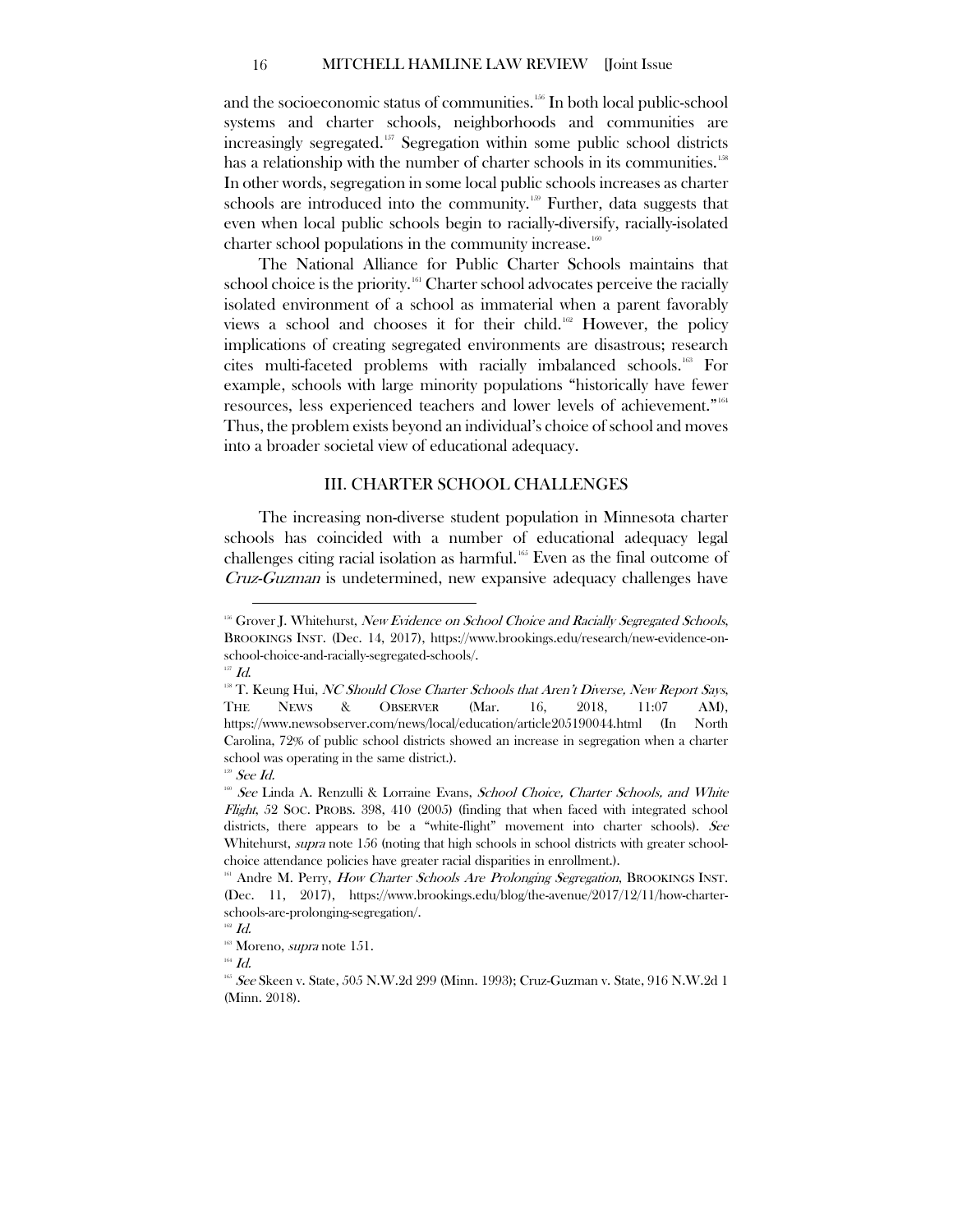arisen. [166](#page-17-2) The outcome of these adequacy challenges likely threatens the design of independently operated charter schools. Charter schools in Minnesota will need to adopt reforms to sustain legal challenges and survive legislative changes as educational adequacy challenges play out in Minnesota courtrooms.

# <span id="page-17-0"></span>A. Implications of Cruz-Guzman

The court in Cruz-Guzman dismissed the State's argument that school districts and charter schools needed to be separate parties to the claim.<sup>[167](#page-17-3)</sup> The court determined the impact was "hypothetical" and "those possible effects are not enough to require that the school districts and charter schools be joined as necessary parties."<sup>[168](#page-17-4)</sup> The impact on charter schools, thus, will depend on the outcome of the lower court decision. While the final court decision is outstanding, the potential impact the decision will have should concern charter leaders. Charter schools in Minnesota should be proactive in their preparation for a verdict in either direction.

# <span id="page-17-1"></span>1. Implications from a Favorable Cruz-Guzman Ruling for Plaintiffs

If Cruz-Guzman is favorable for plaintiffs seeking to desegregate Minnesota schools, courts are likely to be plagued with more educational adequacy disputes. Minnesota charter schools must be prepared to reconcile enrollment procedures in the face of the educational adequacy movement. One Minnesota educational advocacy group called the Cruz-Guzman ruling to continue the case "bittersweet."<sup>60</sup> The group praised the court for its decision on the issue of justiciability but expressed concern that a future ruling could threaten school-choice options for parents and students.<sup>[170](#page-17-6)</sup> If the *Cruz-Guzman* case is decided in favor of the plaintiffs, charter schools' traditional enrollment process becomes uncertain.

Minnesota charter schools must be prepared to reconcile enrollment procedures in the face of the educational adequacy movement. Specific Minnesota charter schools could be affected by a favorable Cruz-Guzman outcome.[171](#page-17-7) At the Friendship Academy of the Arts, African-American

<span id="page-17-2"></span><sup>&</sup>lt;sup>166</sup> See Forslund v. State, 924 N.W.2d 25 (Minn. Ct. App. 2019) (The plaintiffs unsuccessfully argued that certain teacher-tenure decisions violated the Minnesota State Constitution because the decisions may provide some students with an inadequate education).

<span id="page-17-4"></span><span id="page-17-3"></span><sup>&</sup>lt;sup>167</sup> Cruz-Guzman, 916 N.W.2d at 14.<br><sup>168</sup> Id.

<span id="page-17-5"></span><sup>&</sup>lt;sup>169</sup> As Cruz-Guzman Lawsuit Advances, Parents and Community Members Speak Out on Potential Unintended Consequences for Students and Families of Color, EDALLIES (July 25, 2018), https://edalliesmn.org/blog/pr/cruz-guzman-lawsuit-advances-parents-communitymembers-speak-potential-unintended-consequences-students-families-color/.  $170$   $Id.$ 

<span id="page-17-7"></span><span id="page-17-6"></span> $171$ <sup>171</sup> Erin Hinrichs, *Why Charter School Advocates Have Mixed Feelings About the State* Supreme Court's Integration Decision, MINNPOST (July 26, 2018),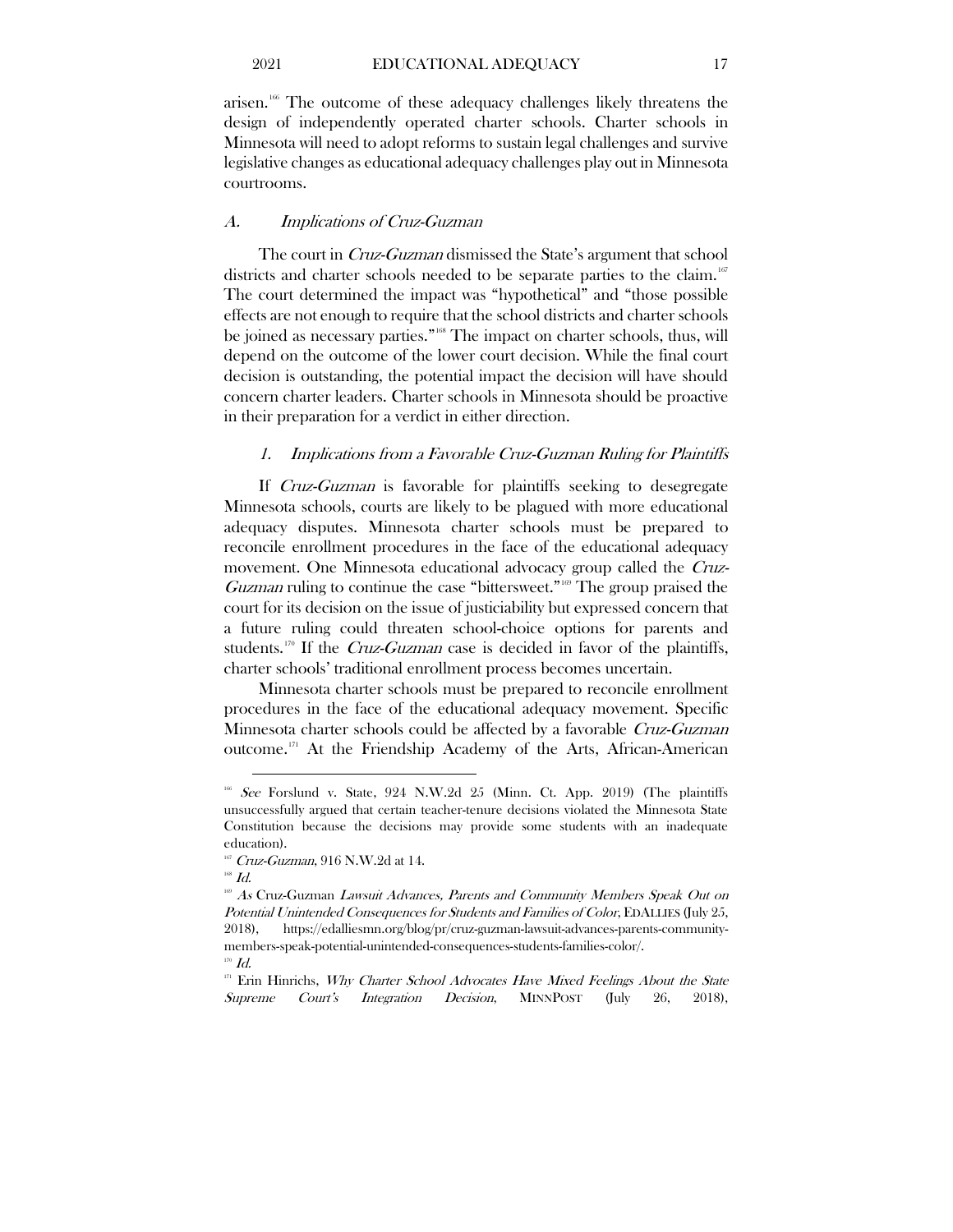students make up  $96\%$  of the school's total student population.<sup>172</sup> The school also primarily serves students from economically disadvantaged backgrounds, with 85% of students meeting that classification. [173](#page-18-2) Saint Paul is also home to Higher Ground Academy, which boasts a 100% African-American student population.<sup>[174](#page-18-3)</sup> Due to the racially-isolated populations of these schools, a Cruz-Guzman ruling ordering desegregation threatens the traditional operation of these and similar schools. Unless a significant effort is undertaken to diversify the schools, it is unlikely they could continue to operate with their current demographics.

So, how are charter schools to respond to the racial segregation crisis? School-choice advocates have weighed in on the court's decision to send Cruz-Guzman back to the lower courts, and one attorney is hopeful Cruz-Guzman can separate involuntary segregation and "culturally affirming schools."<sup>[175](#page-18-4)</sup> However, suppose *Cruz-Guzman* finds that Minnesota's racially isolated schools are segregated and thereby tantamount to an inadequate educational environment. In that case, charter schools may choose to consider: (1) changing business models to reduce racial isolation or (2) using Alternative Dispute Resolution (ADR) to resolve disputes.

# <span id="page-18-0"></span>a. Changing business models may alleviate the segregating effect in charter schools.

With a business emphasis, an economic charter school model focuses minimally on "civil rights protections." [176](#page-18-5) The focus on market protection increases researchers' concern that charter schools may promote, rather than hinder, segregation.<sup>[177](#page-18-6)</sup> Charter schools have demographically shifted public school enrollment since their inception.[178](#page-18-7) In Minnesota, it is alleged that charter schools have also contributed significantly to isolated educational services for impoverished minority students.<sup>[179](#page-18-8)</sup> The majority of non-racially integrated populations in the Twin Cities are found in its charter schools. [180](#page-18-9)

However, charter models in Minnesota have and can be adapted to

 $\overline{a}$ 

<span id="page-18-6"></span> $177$  *Id.* at 5.

 $179$  Cruz-Guzman, 916 N.W. 2d at 5-6.

https://www.minnpost.com/education/2018/07/why-charter-school-advocates-have-mixedfeelings-about-state-supreme-courts-integr/.

 $172$  *Id.* 

<span id="page-18-2"></span><span id="page-18-1"></span> $173$   $Id.$ 

<span id="page-18-3"></span> $^{_{174}}\, \mathrm{Id}.$ 

<span id="page-18-5"></span><span id="page-18-4"></span> $^{175}$   $\emph{Id.}$ 

 $176$  Ayscue et al., *supra* note 19, at 4-5.

<span id="page-18-7"></span> $178$  Moreno, *supra* note 151.

<span id="page-18-9"></span><span id="page-18-8"></span><sup>&</sup>lt;sup>180</sup> INSTITUTE ON METROPOLITAN OPPORTUNITY, UNIV. MINN. L. SCH., THE MINNESOTA SCHOOL CHOICE PROJECT PART I: SEGREGATION AND PERFORMANCE 4 (Feb. 2017), https://www.law.umn.edu/sites/law.umn.edu/files/metro-files/imo-mscp-report-part-onesegregation-and-performance.pdf\_0.pdf.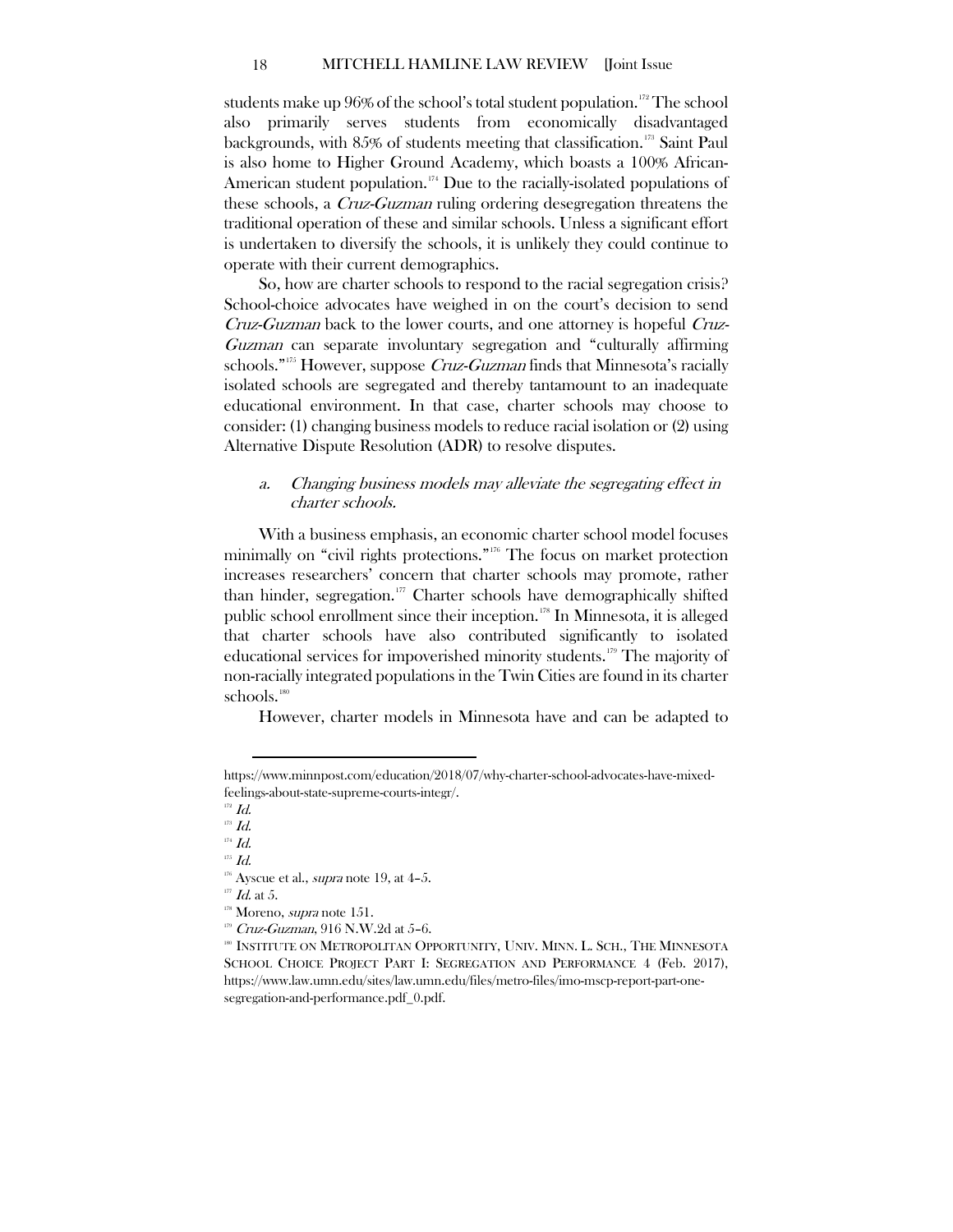seek more diverse student populations. The Century Foundation conducted a study on charter schools nationwide to identify models that undertook a methodological approach to create a diverse environment concerning student population, known as a "diverse-by-design model." [181](#page-19-0) Diverse-by-design models are charter models that are designed to have a diverse student population and that through student enrollment have achieved student diversity.[182](#page-19-1) Utilizing IntegrateNYC's "5 Rs of Real Integration," the study found 125 charter schools models that were "intentionally diverse."<sup>[183](#page-19-2)</sup> Of all charter schools in operation across the state of Minnesota, only two have been identified as operating under a diverse-by-design model.<sup>[184](#page-19-3)</sup> The two charter models in Minnesota, Bright Water Elementary (Minneapolis) and Cornerstone Montessori Elementary (Saint Paul), had visible or strong diversity designs.<sup>[185](#page-19-4)</sup> These two schools can serve as models for Minnesota charter school operators hoping to survive a favorable Cruz-Guzman ruling.

The change from an economic model to a diverse-by-design model does present challenges. Charter schools are limited in how to purposefully create diverse models. In Parents Involved in Community Schools v. Seattle School District No. 1, the court ruled the interest of promoting racial diversity alone could not be a determining factor in denying admission to a public school.<sup>[186](#page-19-5)</sup> Therefore, charter schools will need to seek creative methods for increasing student diversity without specifically targeting race. One potential solution is to expand the reach beyond the geographical neighborhoods where charter schools are located. For example, transportation can be a barrier to families that might otherwise want to choose a charter school.<sup>[187](#page-19-6)</sup> To overcome these barriers, Minnesota charter schools may be able to work with the community to provide or expand transportation services or other resources to provide more children an opportunity to attend. [188](#page-19-7)

<span id="page-19-0"></span><sup>&</sup>lt;sup>181</sup> Halley Potter & Kimberly Quick, *Diverse-by-Design Charter Schools*, THE CENTURY FOUND. (May 15, 2018), https://tcf.org/content/report/diverse-design-charterschools/?agreed=1.

 $182$   $Id.$ 

<span id="page-19-2"></span><span id="page-19-1"></span> $^{183}$   $\emph{Id.}$ 

<span id="page-19-3"></span> $^{\scriptscriptstyle 184}$  Id.

<span id="page-19-5"></span><span id="page-19-4"></span><sup>185</sup> Id.

<sup>&</sup>lt;sup>186</sup> Parents Involved in Cmty. Sch. v. Seattle Sch. Dist. No. 1, 551 U.S. 701, 726-30 (2007).

<span id="page-19-6"></span><sup>&</sup>lt;sup>187</sup> See Valerie Strauss, The Link Between Charter School Expansion and Increasing Segregation, WASH. POST (Mar. 13, 2014), https://www.washingtonpost.com/news/answersheet/wp/2014/03/13/the-link-between-charter-school-expansion-and-increasingsegregation/; See also Moreno supra note 151.

<span id="page-19-7"></span><sup>&</sup>lt;sup>38</sup> See generally Frankenberg, Siegel-Hawley, & Wang supra note 152, at 81 (identifying transportation as one way to increase diversity); See generally Stancil & Hilbert supra note 77, at 414 (noting transportation and other options available to desegregate schools); See generally McCann supra note 75 (claiming that Minnesota has tried a variety of options to integrate students).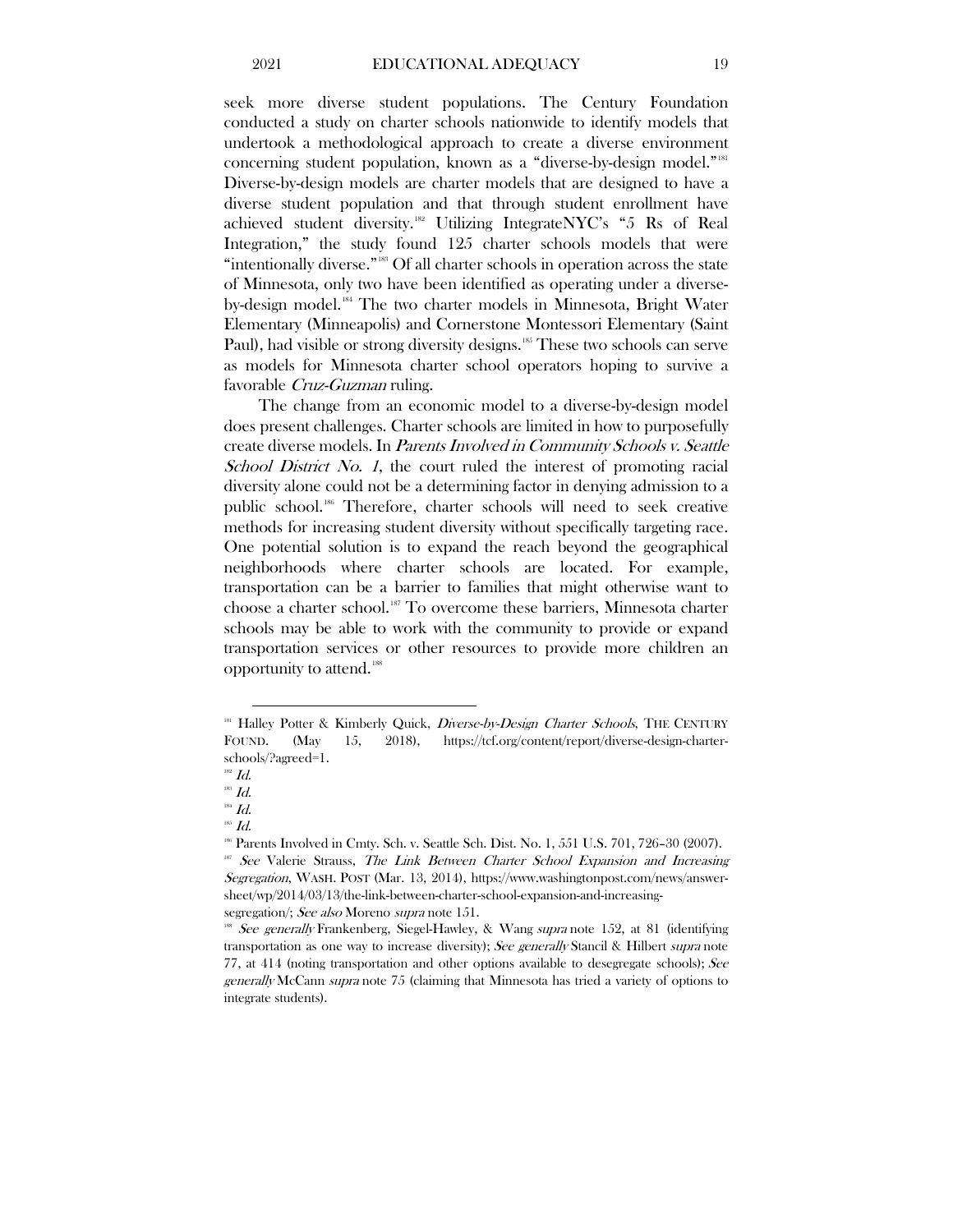#### b. Alternative Dispute Resolution (ADR) is a remedy.

<span id="page-20-0"></span>Since *Cruz-Guzman* attempts to secure integrated schools in Minnesota, particularly in the Twin Cities,<sup>[189](#page-20-1)</sup> it seems unlikely financial settlements would satisfy Cruz-Guzman's call for diverse student bodies. Although injunctive relief is the goal of *Cruz-Guzman*, the Minnesota Department of Education, charter schools, and the plaintiffs could use ADR to resolve education inadequacies resulting from racial isolation. Mediation may serve as a remedy now, just as it did when the "Choice is Yours" program was developed. [190](#page-20-2)

Solving disputes through mediation is particularly successful in areas where neither party is an experienced negotiator. [191](#page-20-3) Further, mediation is a useful legal tool when both parties have a strong desire to represent their voice.[192](#page-20-4) Here, charter school advocates are eager to make a case that singlerace or predominate-race charter schools are choices, not segregated mandates.<sup>[193](#page-20-5)</sup> Conversely, the plaintiffs in *Cruz-Guzman* want across-theboard desegregation. [194](#page-20-6) However, the problem facing charter schools in a traditional judicial setting, is that the logic used to justify racial-isolation as a choice still creates a segregating effect. Using such logic, a charter school not enrolling any students of color by choice, could also be construed as a culturally affirming parental choice. The result of such a legal dispute then becomes a question of whether charter schools are merely segregated by choice and not by mandate. Thus, mediation serves as an effective alternative to litigating a segregation issue because it can allow both sides to express their positions and desired outcomes, which may not be relevant in or available to do in a judicial proceeding on segregation.

Historically, mediation has successfully been used to resolve segregation and racial isolation issues in lawsuits against public institutions of higher learning.[195](#page-20-7) For example, Tennessee used mediation to resolve a decades-long legal battle over segregation in higher education systems. [196](#page-20-8) The conflicting parties in Tennessee agreed to monetary settlements to

<span id="page-20-2"></span><span id="page-20-1"></span><sup>&</sup>lt;sup>189</sup> Cruz-Guzman Class Action Complaint at paras 75–77.<br><sup>190</sup> Raghavendran, *supra* note 69.

<span id="page-20-3"></span><sup>&</sup>lt;sup>191</sup> HAROLD I. ABRAMSON, MEDIATION REPRESENTATION: ADVOCATING IN A PROBLEM-SOLVING PROCESS 117 (2004).

 $192$  *Id.* 

<span id="page-20-5"></span><span id="page-20-4"></span><sup>&</sup>lt;sup>193</sup> Josh Verges, MN Supreme Court: Parents' Lawsuit Accusing State of Racially Segregating Students Can Proceed, TWIN CITIES PIONEER PRESS (July 25, 2018, 10:17 AM), https://www.twincities.com/2018/07/25/mn-supreme-court-parents-lawsuit-accusing-state-ofracially-segregating-students-can-proceed/.

<sup>&</sup>lt;sup>194</sup> Cruz-Guzman Class Action Complaint at paras. 76–77.

<span id="page-20-6"></span> $195$  See Geier v. Univ. of Tenn., 597 F.2d 1056 (6th Cir. 1979).

<span id="page-20-8"></span><span id="page-20-7"></span><sup>196</sup> Two Sides Celebrate Lawsuit's End, ASSOCIATED PRESS (Jan. 26, 2001), http://www.utdailybeacon.com/news/two-sides-celebrate-lawsuit-s-end/article\_3825d2dab316-5af7-9fac-9c0ccde1b990.html (The mediation process took over 1,200 hours to find a

resolution.).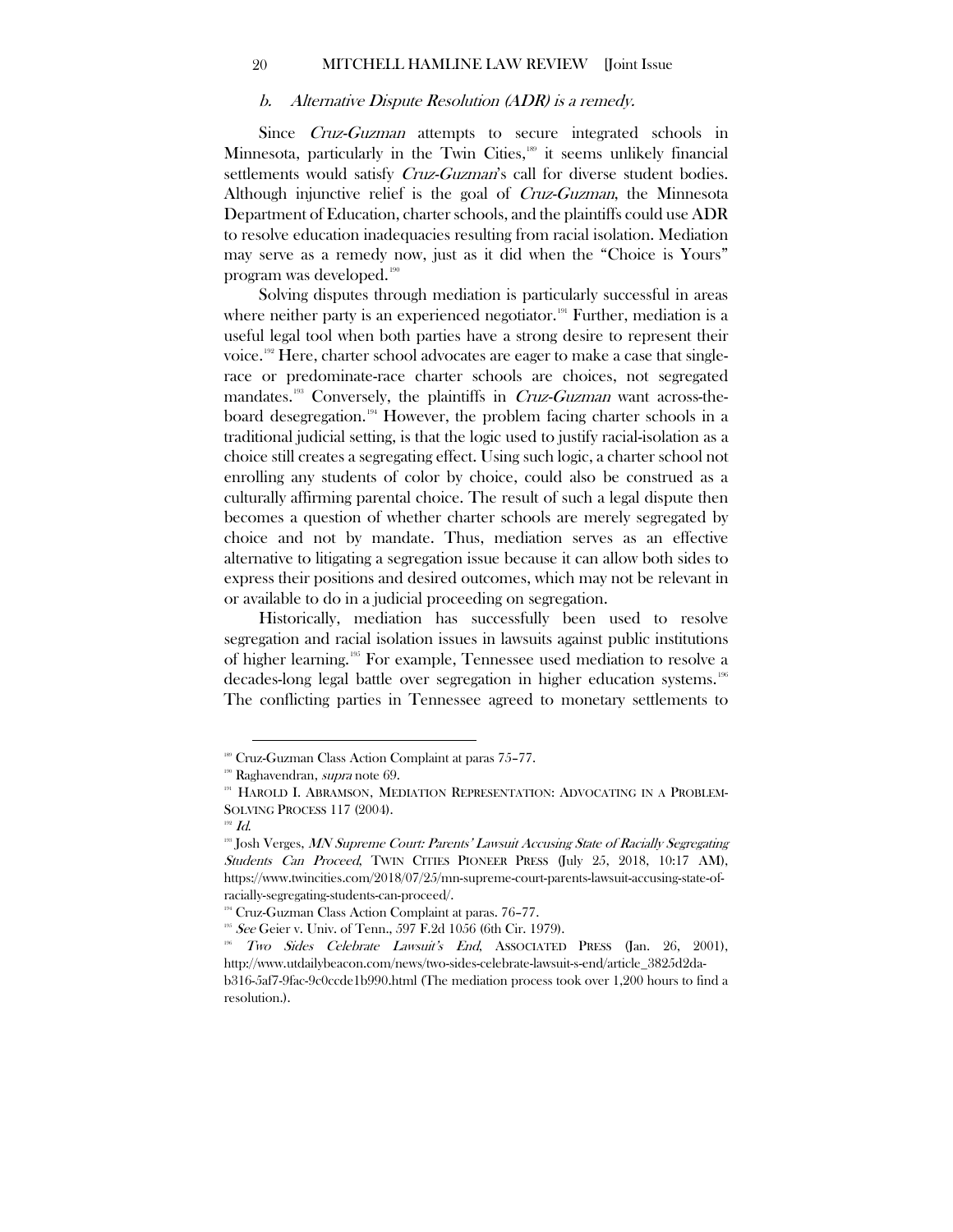improve diversity and equality within the college system.<sup>[197](#page-21-0)</sup> After years of court battles with no resolution, mediation resolved the matter within one year.[198](#page-21-1) After the mediation agreement, the parties denoted that the resolution in Tennessee "provides a lesson" that even in lengthy cases concerning civil rights issues, resolution can occur. [199](#page-21-2) European communities have even utilized mediators to tackle cultural-segregation issues.[200](#page-21-3) One program sought to use mediation as a way to improve communication between public service institutions and Roma families and students.<sup>[201](#page-21-4)</sup>

However, resolving segregation cases with mediation has not always benefited both parties. In 2000, the Maryland Higher Education Commission and the U.S. Department of Education's Office of Civil Rights worked out a resolution where Maryland would consolidate some education programs and provide "unique and popular programs at historically black universities." [202](#page-21-5) Historically black colleges filed suit after Maryland Higher Education Commission approved online and cross-campus programs that drew white student populations from the historically black colleges' campus programs. [203](#page-21-6) By 2006, claims levied against the higher education system alleged that Maryland Higher Education Commission failed to desegregate institutions of higher learning.<sup>[204](#page-21-7)</sup> The crux of the conflict resided with historically black colleges' demand that other universities cease offering the same or similar programs, while the Commission on Higher Education maintained that monopolizing degree platforms "would harm students of all races." [205](#page-21-8) Shortly after the lawsuit began, historically black colleges and the Maryland Higher Education Commission utilized mediation to try and resolve or reduce segregation within state institutions. [206](#page-21-9) After a series of unsuccessful court-ordered mediations in 2011 and 2014, litigation in federal court was back on the table.<sup>[207](#page-21-10)</sup>

Critics of mediation in segregation cases are also critical that an ADR process could underserve the "social importance" of a desegregation movement.<sup>[208](#page-21-11)</sup> While acknowledging that mediation can create productive

 $\overline{a}$ 

<span id="page-21-4"></span><span id="page-21-3"></span> $^{201}$  Id.

<span id="page-21-6"></span> $^{203}$   $Id.$ 

<span id="page-21-0"></span> $^{197}$   $\emph{Id.}$ 

<span id="page-21-1"></span> $198$  Id.

<span id="page-21-2"></span> $199$  Id.

<sup>&</sup>lt;sup>200</sup> About ROMED1, COUNCIL OF EUROPE, http://coe-romed.org/romed1.

<span id="page-21-5"></span><sup>&</sup>lt;sup>202</sup> Tim Prudente, Decade-long Legal Battle to Scrub Segregation from Maryland Universities Returns to Federal Court, BALTIMORE SUN (Jan. 8, 2017, 3:54 PM), http://www.baltimoresun.com/news/maryland/education/higher-ed/bs-md-collegesegregation-lawsuit-20170108-story.html.

<span id="page-21-7"></span> $^{204}$  *Id.* 

 $^{205}$   $Id.$ 

<span id="page-21-9"></span><span id="page-21-8"></span><sup>206</sup> Id.

<span id="page-21-11"></span><span id="page-21-10"></span> $\,$   $^{207}$   $Id.$ 

<sup>208</sup> SUZANNE MCCORKLE & MELANIE J. REESE, MEDIATION THEORY AND PRACTICE 76 (3d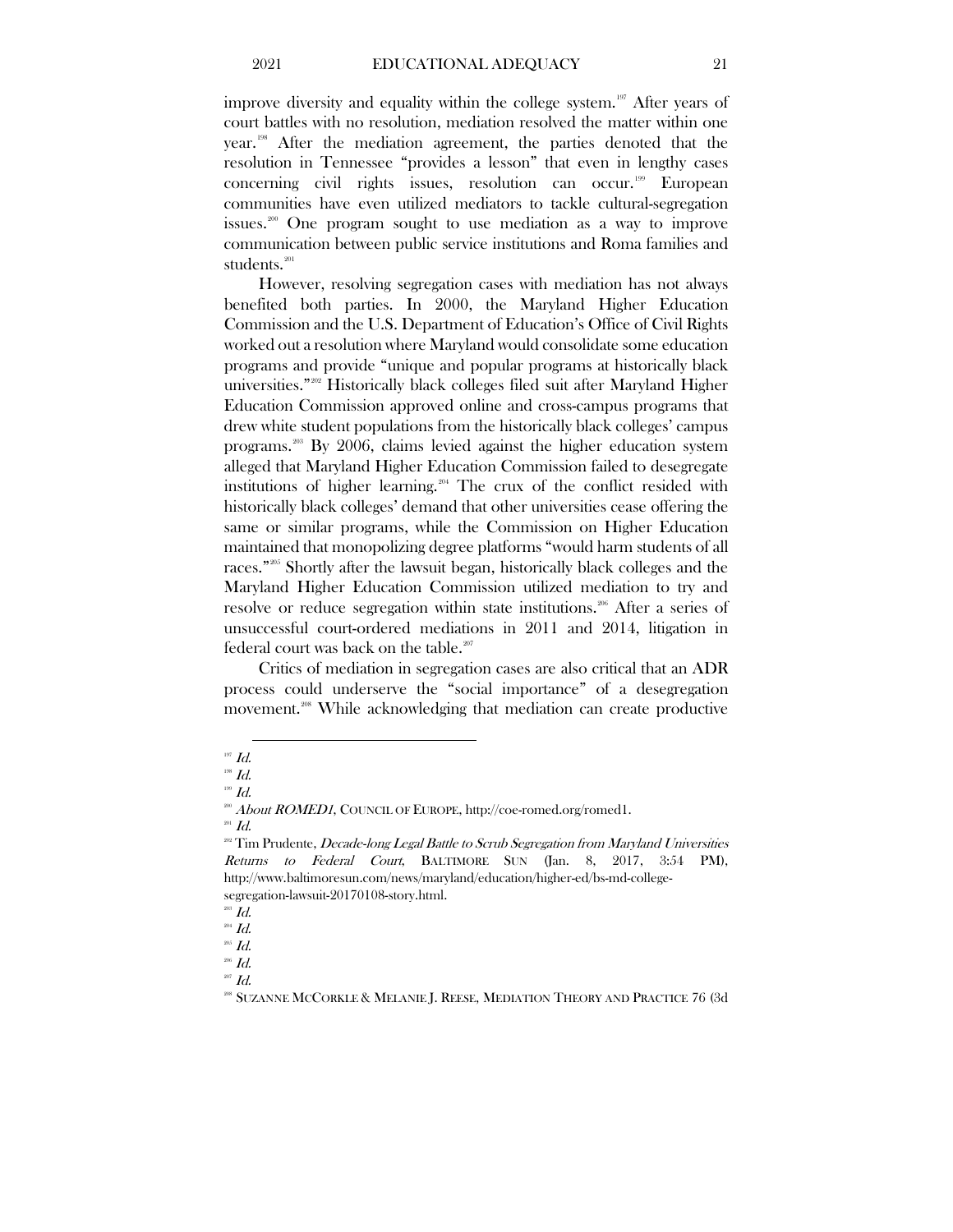environments for settlement, critics argue that certain conflicts are best placed in the public purview.<sup>200</sup> Authors Suzanne McCorkle and Melanie J. Reese offer the example of Rosa Parks as a time in history when ADR would have had an underserved effect.<sup>[210](#page-22-3)</sup> During the civil rights movement, Parks's defiance on a public bus played out in the public purview and is said to have been instrumental in tackling segregation. [211](#page-22-4) McCorkle and Reese argue that if Parks had internally settled the dispute through mediation, then "one crucial spark that exposed segregation and ignited public protest might not have occurred."<sup>[212](#page-22-5)</sup>

However, given that educational adequacy challenges often arise in connection with entire student population groups and not individual cases, mediation is not likely to underserve the parties or dampen a movement the way it may have in the case of Rosa Parks. Here, mediation gives all concerned parties a seat at the table, and the solutions derived from mediation are likely to affect an entire student group, not just one individual. Further, given the lack of specific desegregation ideas offered by courts, mediation may be an avenue to build a range of possible solutions. Thus, the mediation process and lessons learned are relevant considerations for charter schools that hope to maintain their structure and models of operation in a post Cruz-Guzman environment.

# <span id="page-22-0"></span>2. Implications from a Non-favorable Cruz-Guzman Ruling for Plaintiffs

If the court in Cruz-Guzman decides in favor of the Minnesota Department of Education, charter schools will seemingly remain safe until the next legal challenge. However, the court's hesitance to define adequacy leaves legislative challenges as the primary method of reform available to a populace expressing concern for the educational needs of students. Therefore, the issue of adequacy is still one the Minnesota legislature and the Minnesota Department of Education's administrative rules may be forced to address.

# <span id="page-22-1"></span>a. Legislative Implications

Legislative change is likely the next major step for educational adequacy advocates. The *Cruz-Guzman* dissent proffered that if the legislature is mandated to undertake the duty of establishing uniform education, then it should be reasoned the legislature do so.<sup>213</sup> Even the

 $\overline{a}$ ed. 2019).

 $^{209}$  *Id.* 

<span id="page-22-2"></span> $210$  Id.

<span id="page-22-5"></span><span id="page-22-4"></span><span id="page-22-3"></span> $^{211}$  Id.

<span id="page-22-6"></span> $^{212}$   $\mathit{Id}.$ 

 $^{213}$  Cruz-Guzman v. State,  $916$  N.W.2d 1,  $20-22$  (Minn. 2018) (Anderson, J., dissenting).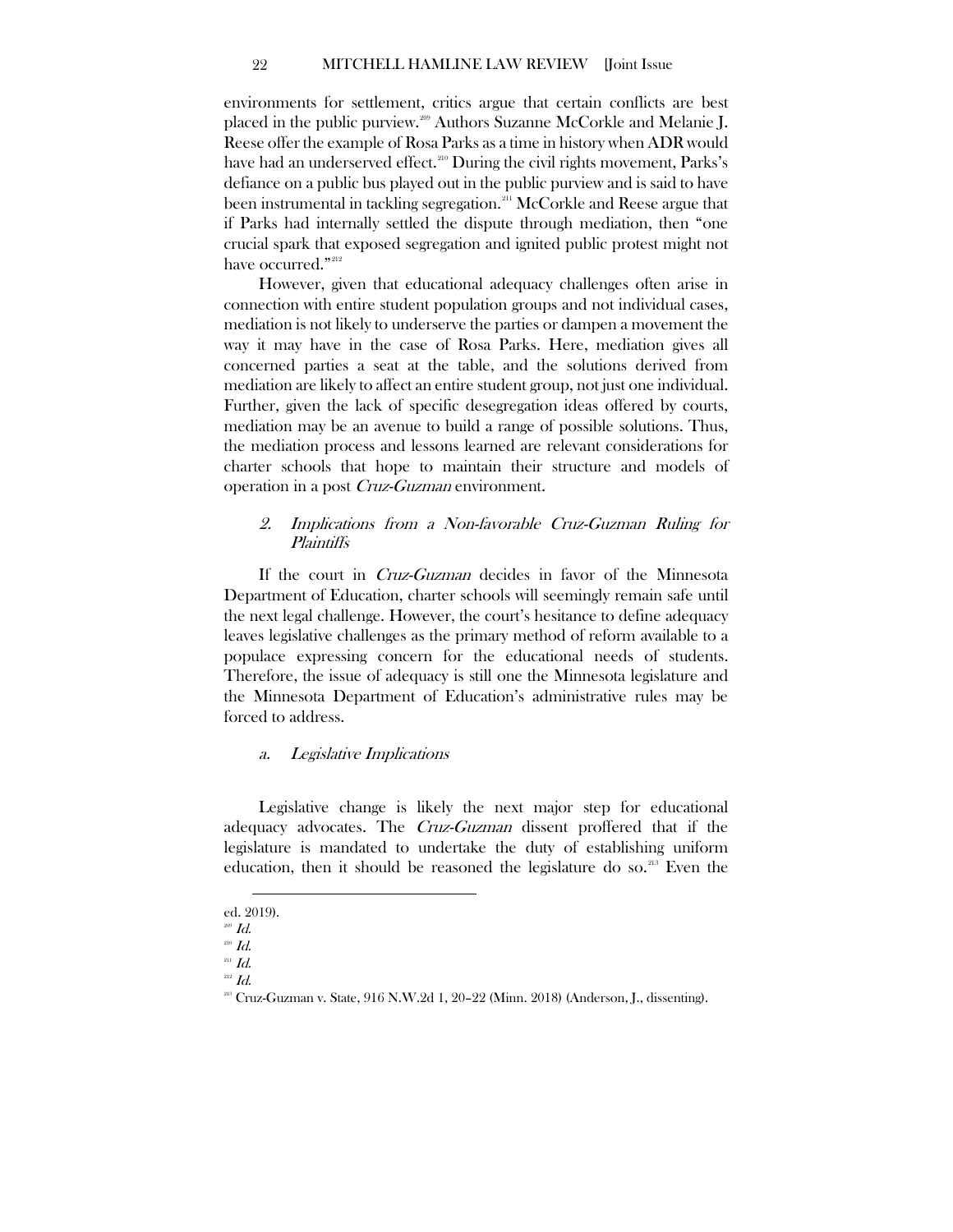plaintiffs in Cruz-Guzman concede that the legislature should address the unresolved issue of defining what an adequate education for Minnesota students provides and make provisions to protect all students from segregated school environments.<sup>[214](#page-23-0)</sup>

However, Minnesota has not yet tackled judicial decisions criticizing the legislature for inadequately meeting its educational duty. How the Minnesota legislature would grapple with the juxtaposition of a public requirement to operate non-segregated schools and a public-choice movement designed to serve specific student and community needs is unknown. However, other states offer examples of directions the Minnesota legislature could follow if there is a favorable *Cruz-Guzman* decision.

In Kentucky, a case challenging the equity of school system funding resulted in a court decision rendering "the entire educational system unconstitutional." [215](#page-23-1) The court found that Kentucky did not provide a uniform and adequate education to its students.<sup>[216](#page-23-2)</sup> The legislature's response was to engage in a complete "overhaul" and offer a package of education reforms.[217](#page-23-3) Kentucky legislators focused on laws that increased state spending, endorsed new statewide programs for teaching and learning, and administered performance-based student assessments.<sup>[218](#page-23-4)</sup>

However, not all states have positively responded after being judicially challenged on adequacy claims. In Alabama, a court rendered the public education system partially unconstitutional because it provided an inadequate education to students.<sup>[219](#page-23-5)</sup> Political opposition to the court decision led the state to defeat subsequent legislative measures designed to comply with judiciary standards of adequacy.[220](#page-23-6)

The Minnesota legislature has previously attempted to tackle racial isolation in traditional public schools. In 2013, the Achievement and Integration Law was enacted.<sup>[221](#page-23-7)</sup> The law, still in effect today, provides funding for school districts that have a comprehensive plan for racially integrating schools and creating more equitable environments.<sup>[222](#page-23-8)</sup> While 171 school districts in Minnesota have recently undertaken Achievement

 $\overline{a}$  $^{214}$  *Id.* at 9.

<span id="page-23-1"></span><span id="page-23-0"></span> $215$  Peter Applebome, Kentucky's Sweeping Overhaul of Education Offers Lessons Both Positive and Negative, N.Y. TIMES (Mar. 25, 1996), https://www.nytimes.com/1996/03/25/us/kentucky-s-sweeping-overhaul-education-offerslessons-both-positiveand-negative.html.

 $^{216}$   $\emph{Id.}$ 

<span id="page-23-3"></span><span id="page-23-2"></span> $^{217}$  Id.

<span id="page-23-5"></span><span id="page-23-4"></span> $^{218}$   $\emph{Id.}$ 

 $219$  Minorini & Sugarman, *supra* note 3, at 196.

 $^{220}$  *Id.* at 201-02.

<span id="page-23-7"></span><span id="page-23-6"></span> $^{221}$  Beth Hawkins, *Key Minnesota Desegregation Case Asks Chilling Question: Can Supreme* Court Intervene to Guarantee an Adequate Public Education?, THE 74 (Jan. 8, 2018) https://www.the74million.org/article/key-minnesota-desegregation-case-asks-chillingquestion-can-supreme-court-intervene-to-guarantee-an-adequate-public-education/.

<span id="page-23-8"></span><sup>222</sup> MINN. STAT. §§ 124D.861–.862 (2019).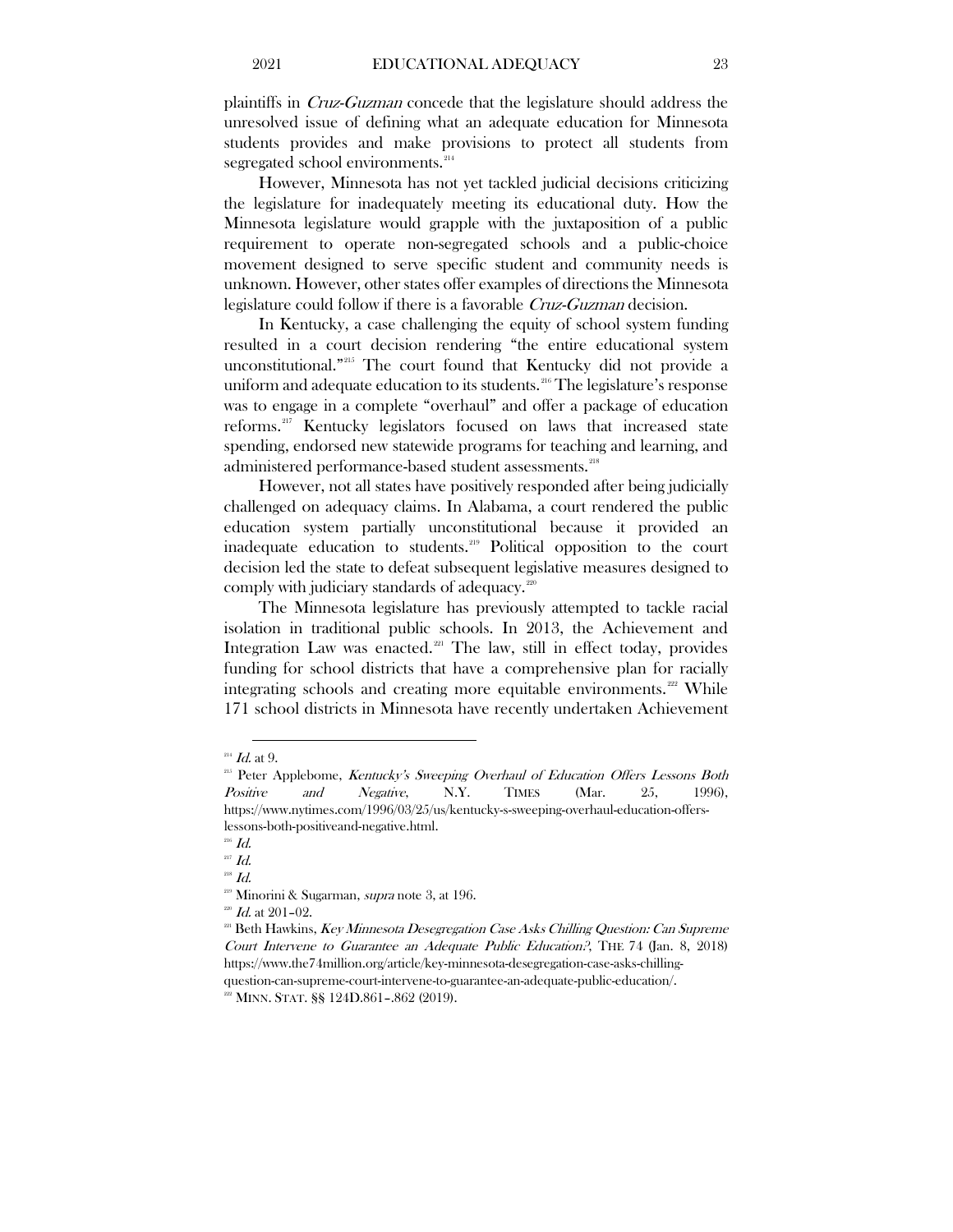and Integration Programs,<sup>[223](#page-24-1)</sup> Minnesota Administrative Rule exempts charter schools<sup>[224](#page-24-2)</sup> from being identified as "racially-isolated" schools or districts<sup>[225](#page-24-3)</sup> or engaging in "segregation."<sup>[226](#page-24-4)</sup> In light of *Cruz-Guzman*, the Minnesota legislature can expand the Achievement and Integration program and require charter schools to be included as participants. Further, the Minnesota legislature has the capacity to and should amend its charter school statutes to require charter schools to be subject to existing statutes on racial isolation.

Without expanding the program, the legislature should clarify the Education Clause in the Minnesota Constitution. Given the history of adequacy challenges relating to Minnesota's Education Clause, it seems unlikely that the courts can sufficiently resolve future matters unless the legislature takes action. The legislature should set forth a definition of "a general and uniform"[227](#page-24-5) education system. The Minnesota Constitution delegates authority to the legislature to define adequate education; still, the court in Cruz-Guzman noted that the judiciary is not prohibited from determining whether it has been exercised appropriately.<sup>[228](#page-24-6)</sup> The level of adequacy that students in a state are entitled to is precisely the type of policy decision that legislatures are designed to tackle. Abdicating that responsibility to courts shifts the policy-making burden away from the legislative branch and onto the judiciary. The Minnesota legislature should resolve this matter.

#### <span id="page-24-0"></span>b. Administrative/Agency Implications

Should Cruz-Guzman determine a formula for measuring adequacy, the Minnesota Administrative Rule might be a starting point for reform. Currently, statute permits charter schools to operate outside the bounds of many public-school regulations that are applicable to traditional districts and schools.<sup>229</sup> Their statutory status makes them unable to qualify as a "racially isolated school district" or as a "racially identifiable school" in Minnesota under Administrative Rule. [230](#page-24-8) Education agencies could refine the rule to apply to charter schools since Minnesota Statute § 124E.03 provides that educational rules can be "made specifically applicable to a charter school."[231](#page-24-9) The rule could also be revamped to revise the definitions of racially-isolated and of segregation to ensure both definitions encapsulate stand-alone or

<span id="page-24-1"></span><sup>&</sup>lt;sup>223</sup> Achievement and Integration Program, MINN. DEP'T EDUC., https://education.mn.gov/MDE/dse/acint/ (last visited Sept. 20, 2020).

<span id="page-24-3"></span><span id="page-24-2"></span><sup>&</sup>lt;sup>224</sup> MINN. R. 3535.0110, subp. 8.

 $225$  MINN. R.  $3535.0110$ , subp. 6-7.

<span id="page-24-4"></span> $226$  MINN. R.  $3535.0110$ , subp. 9.

 $227$  MINN. CONST. art. XIII, § 1.

<span id="page-24-6"></span><span id="page-24-5"></span><sup>228</sup> Cruz-Guzman v. State, 916 N.W.2d 1, 9 (Minn. 2018).

<span id="page-24-7"></span> $229$  MINN. STAT. § 124E.03, subdiv. 1 (2019).

<span id="page-24-8"></span><sup>&</sup>lt;sup>230</sup> See MINN. R.  $3535.0110$ , subp. 6–8.

<span id="page-24-9"></span><sup>&</sup>lt;sup>231</sup> MINN. STAT. § 124E.03, subdiv. 1.